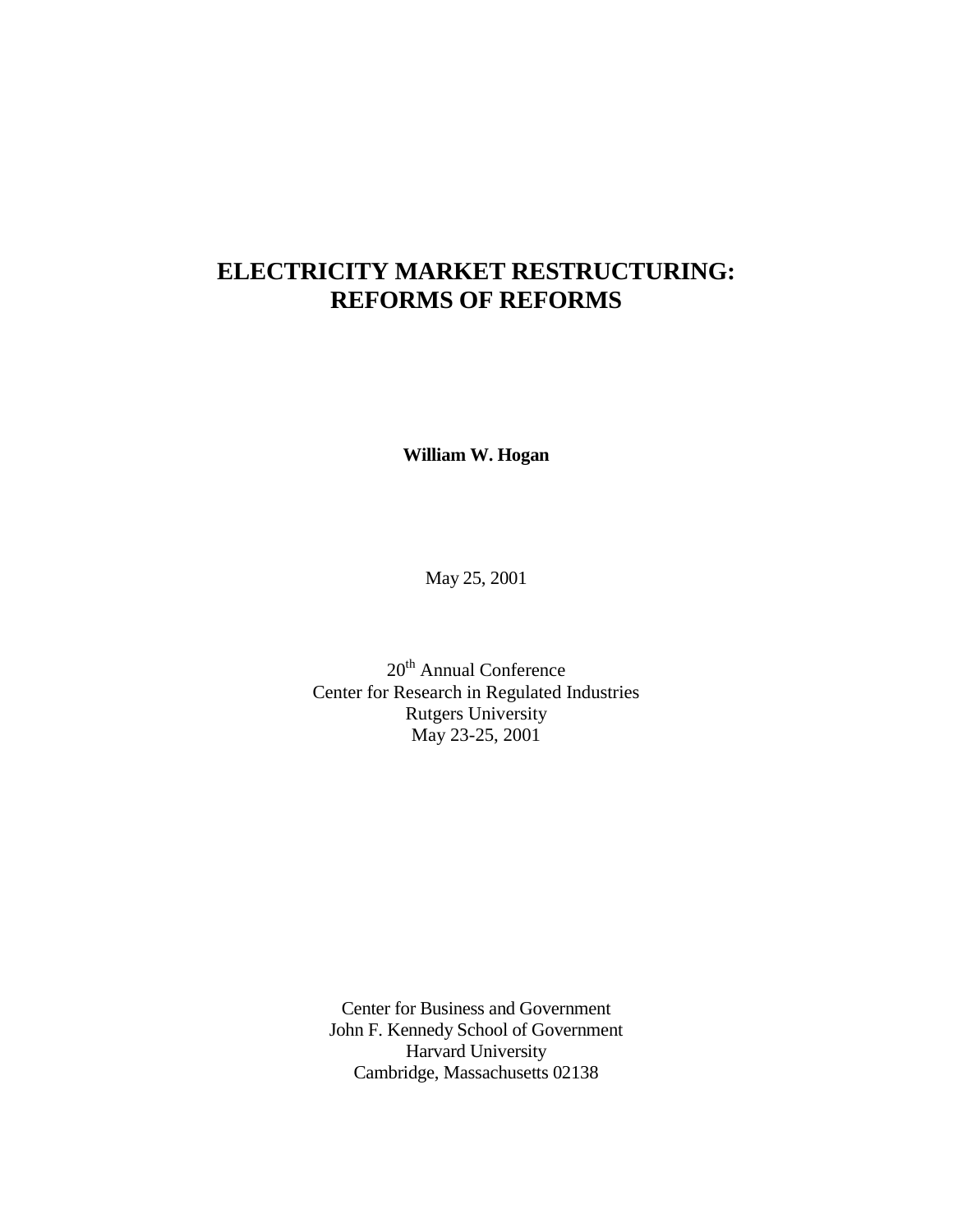# **CONTENTS**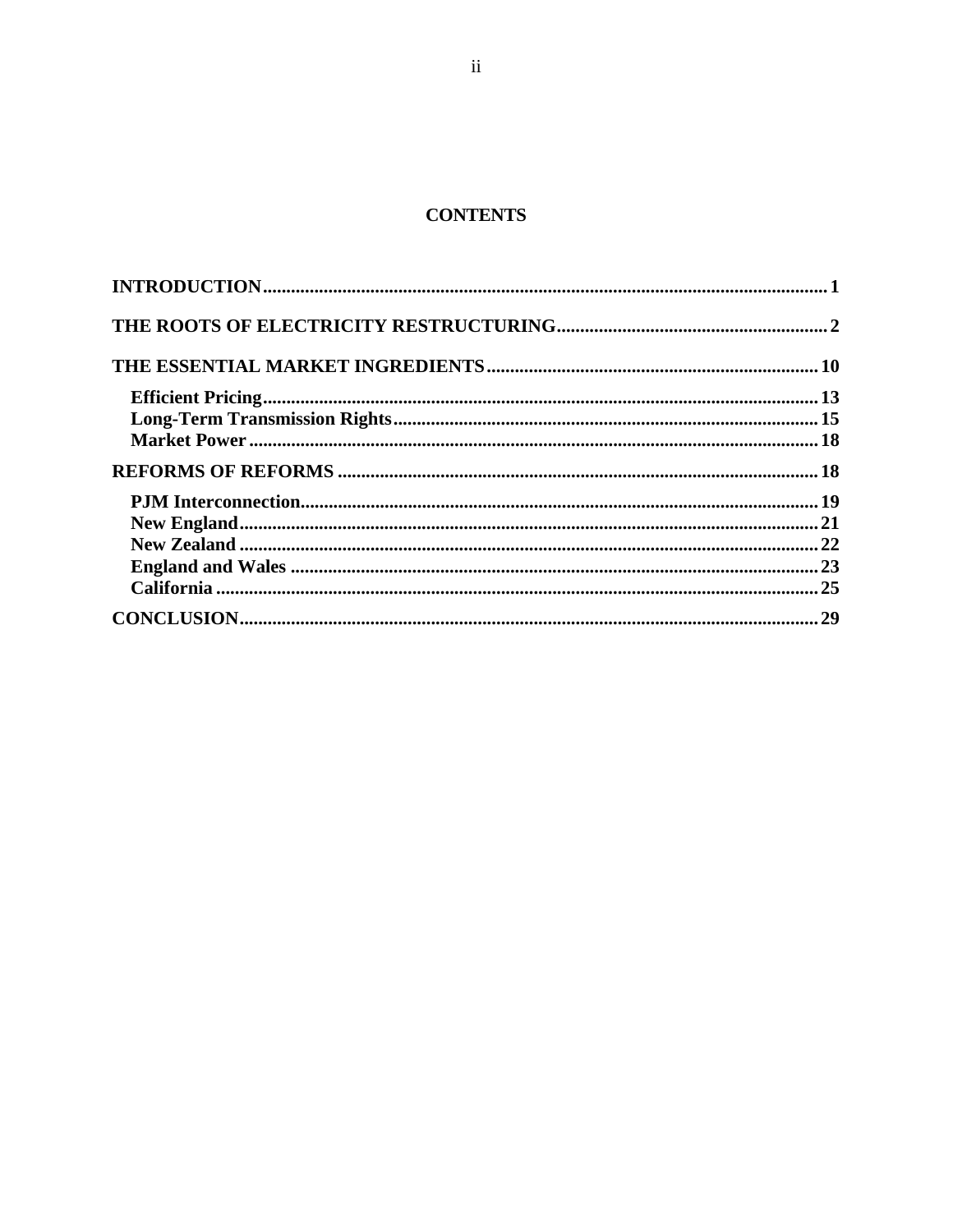## **ELECTRICITY MARKET RESTRUCTURING: REFORMS OF REFORMS**

# William W. Hogan $<sup>1</sup>$ </sup> May 25, 2001

Electricity systems present complicated challenges for public policy. In many respects these challenges are similar to those in other network industries in providing a balance between regulation and markets, public investment and private risk taking, coordination and competition. As with other such industries, natural monopoly elements interact with potentially competitive services, but electricity has some unusual features that defy simple analogy to other network industries. Following a reversal of a long-term decline in real electricity prices, the last two decades of the twentieth century were for the United States a time of reform, reaction, and reforms of reforms in electricity systems, moving slowly towards greater reliance on competition and markets. Changing technology, new entrants in the generation market, and a legislative mandate to provide access to the essential transmission facility accelerated a process that required major innovations in institutions and operations. Complete laissez-faire competition is not possible, and the details of an efficient competitive electricity market are neither obvious nor easy to put in place. The benefits of reform may be substantial, but they require careful attention to market design. A review of the past identifies some choices on the road ahead.

#### **INTRODUCTION**

 $\overline{a}$ 

The international experience in restructuring electricity market institutions has been reflected in the many debates and experiments in the United States. The details matter, as is illustrated by examples of both success and failure. A competitive electricity market can be a vehicle for pursuing the public interest, but only if the market structure addresses the particular characteristics of the electricity system with its complex mix of essential facilities and large network externalities. Restructuring is the better term, not deregulation. Electricity is an example of the phenomenon where introducing competition leads not to less regulation, only different regulation.2

William W. Hogan is the Lucius N. Littauer Professor of Public Policy and Administration, John F. Kennedy School of Government, Harvard University and a Director of the LECG, LLC. This paper draws on work for the Harvard Electricity Policy Group and the Harvard-Japan Project on Energy and the Environment. The author is or has been a consultant on electric market reform and transmission issues for American National Power, Brazil Power Exchange Administrator (ASMAE), Comision Reguladora de Energia (CRE, Mexico), British National Grid Company, Calpine Corporation, Commonwealth Edison Company, Detroit Edison Company, Duquesne Light Company, Electricity Corporation of New Zealand, Enetergy, GPU Inc. (and the Supporting Companies of PJM), GPU PowerNet Pty Ltd., Mirant Corp., National Independent Energy Producers, New England Independent System Operator, New England Power Company, New York Independent System Operator, New York Power Pool, New York Utilities Collaborative, Niagara Mohawk Corporation, PJM Office of Interconnection, San Diego Gas & Electric Corporation, Sempra Energy, Southern Company, Southwest Power Pool (SPP), TransÉnergie, Transpower of New Zealand, Westbrook Power, Williams Energy Group, and Wisconsin Electric Power Company. Helpful comments received from Richard Green, Scott Harvey and Larry Ruff. The views presented here are not necessarily attributable to any of those mentioned, and any remaining errors are solely the responsibility of the author. (Related papers can be found on the web at http://www.ksg.harvard.edu/whogan).

<sup>2</sup> Steven K. Vogel, Freer Markets, More Rules: Regulatory Reform in Advanced Industrial Countries,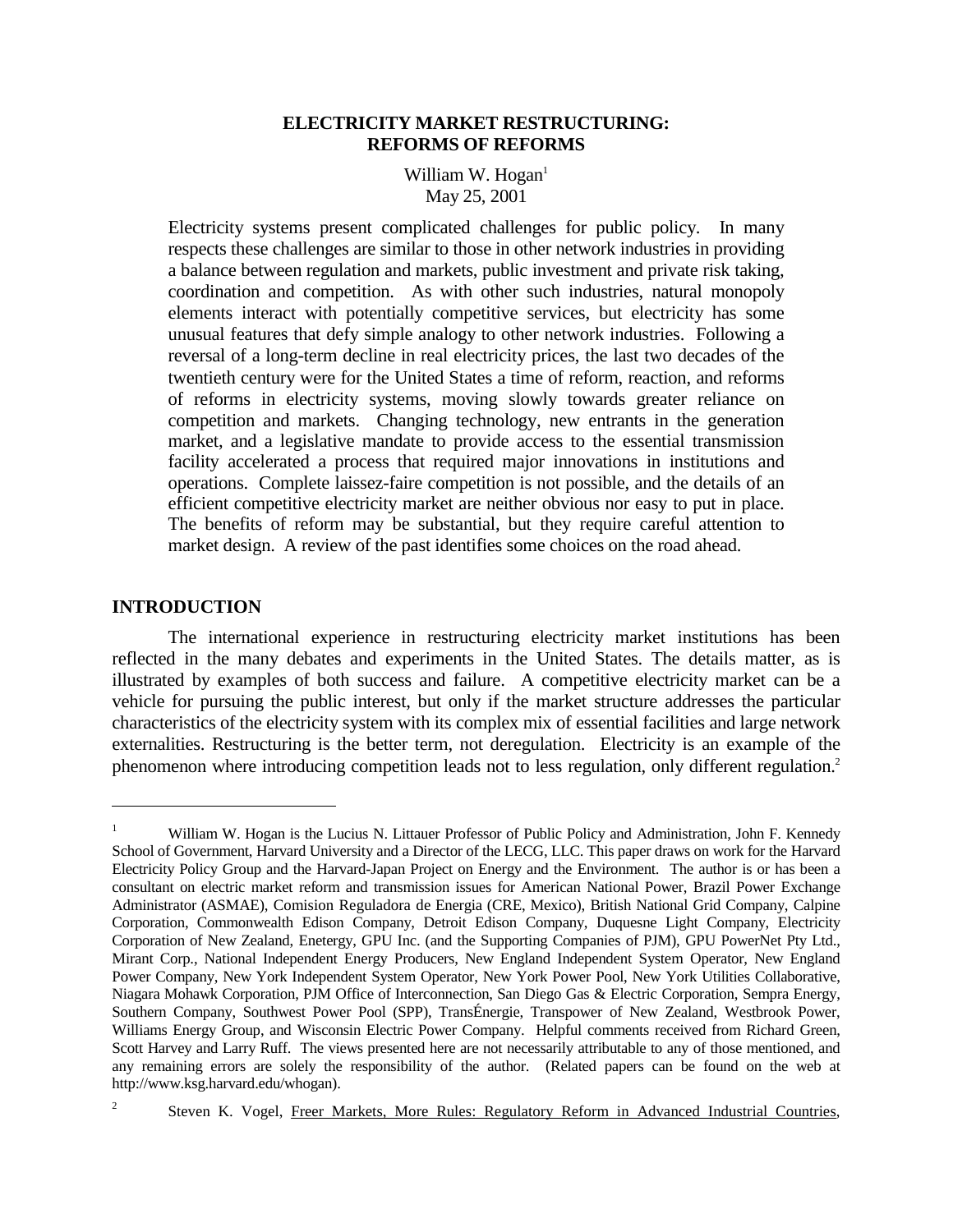Hence, power markets are made, they don't just happen. Importantly, the rules for access to essential facilities and pricing, to provide consistent and efficient incentives, are not mere technical details that can be deferred or left alone to be discovered through the magic of the market.

The move to greater reliance on markets rests on a belief that the market participants will respond to incentives. Markets with poorly designed institutions have provided the wrong incentives, and market participants have responded. The mistakes, once made, have been costly and difficult to fix. However, the mistakes have revealed what doesn't work. The electricity market reform process in the United States and many other countries may have reached the end of the beginning. By the turn of the millennium, efforts were well underway to move from the initial reforms of regulated markets by introducing competition, to reforms of the reforms to improve the workings of partly competitive and partly regulated markets. In at least one prominent case, California, policy was turning away from market-oriented reforms.

The complete story of electricity restructuring is a complicated matter that covers transition costs and contracts, rent seeking behavior, jurisdictional disputes, market power, and much more.<sup>3</sup> To focus the present discussion, the effort is not to describe the full tapestry but rather to identify the threads that relate to the matter of competitive wholesale market design. This design question centers on the complications of transmission and the implications for efficient markets. This design question is important for at least two reasons. First, it makes a big difference:

"The practice of ignoring the critical functions played by the transmission system in many discussions of deregulation almost certainly leads to incorrect conclusions about the optimal structure of an electric power system." 4

Second, the design challenges that arise from the special nature of electricity transmission are surprising and somewhat counterintuitive. Other problems such as cost recovery, nondiscrimination, and retail competition are important, but they lend themselves to more straightforward analysis and have familiar analogues in other industries. By contrast, the special nature of electricity systems leads to the need for a seeming contradiction in terms: coordination for competition. The roots of the electricity market reform policy grow into a discussion of the essential ingredients for competition and the implications for further reforms.

### **THE ROOTS OF ELECTRICITY RESTRUCTURING**

 $\overline{a}$ 

The motivation for electricity restructuring has been slightly different in different countries. In the United Kingdom, for example, privatization of a state owned enterprise reinforced the ideology of the Thatcher government and its interest in reducing the costs of domestic coal subsidies.<sup>5</sup> Similar ideological and political explanations can be found from Norway to New

3 Paul L. Joskow, "Deregulation and Regulatory Reform in the U.S. Electric Power Sector," in Deregulation of Network Industries: The Next Steps (S. Peltzman and Clifford Winston, eds.), Brookings Press, 2000.

4 Paul L. Joskow and Richard Schmalensee, Markets for Power: An Analysis of Electric Utility Deregulation, MIT Press, 1983, p. 63.

5 Willis Emmons, The Evolving Bargain: Strategic Implications of Deregulation and Privatization, Harvard Business School Press, 2000, p. 109.

Cornell University Press, 1996, p. 3. Willis Emmons, The Evolving Bargain: Strategic Implications of Deregulation and Privatization, Harvard Business School Press, 2000, p. 6.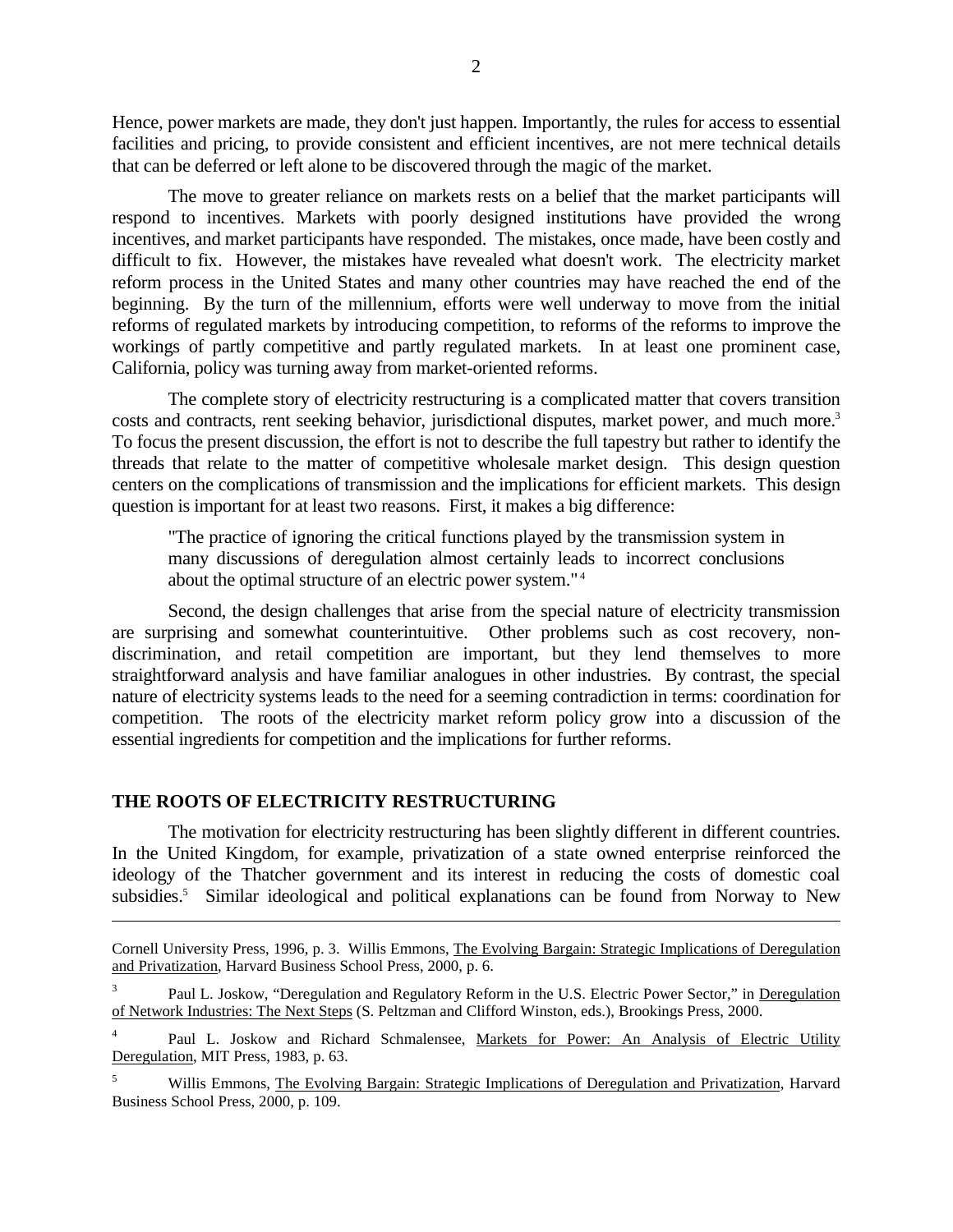Zealand. However, there has been a common theme of growing disaffection with the electricity market model of the past and a belief or hope that the success found in "deregulation" of other industries, such as airlines or telephones, could be repeated in the case of electricity production and delivery.

In the United States, the push for restructuring electricity markets accumulated from a

number of related factors. The old model, stylized as a vertically integrated monopoly with a regulated franchise, had served the country well for many years. But by the end of the 1960s, the story started to change. Until then, improved technology and further exploitation of economies of scale and scope had meant that electricity could be provided with constant or declining prices, in real and nominal terms. Meanwhile the regulated utilities enjoyed high returns and the quiet life that Hicks described as the best of all monopoly profits. All that

 $\overline{a}$ 



changed in the 1970s. The oil crisis and resulting higher fuel prices, combined with higher inflation, meant that electricity prices would have to be increased to cover costs. With the apparent exhaustion of economies of scale and scope, and greater attention to environmental impacts, new investments, especially in nuclear power, were suddenly more expensive than the existing stock of generating plants. As shown in the figure, the trend in electricity prices reversed in a dramatic way, and prices were up sharply in both real and nominal terms.

The nuclear accident at Three Mile Island punctuated the transition.<sup>6</sup> By the beginning of the 1980s, disaffection had grown with the electric utility industry and the traditional model of the vertically integrated monopoly. The wheels were in motion for dramatic changes in the industry. The scope and surprise of the problems were captured in the massive 1983 bond default of the Washington Public Power Supply System, WPPSS, ironically know as "Whoops."7 Previously unthinkable, these events foreshadowed other financial crises and bankruptcies in the previously stable electric utility industry.

In that same year, Joskow and Schmalensee described both the accumulating disaffection

<sup>6</sup> On March 28, 1979, the Three Mile Island Unit 2 (TMI-2) nuclear power plant near Middletown, Pennsylvania suffered a partial core melt. Nuclear Regulatory Commission, Annual Report - 1979, NUREG-0690, Washington DC.

<sup>7</sup> In 1983 Washington Public Power Supply System defaulted on \$2.25 billion of bonds due to inability to complete five nuclear reactors. "It was the largest municipal bond default in U.S. history." David Mhyra, Whoops!/WPPSS: Washington Public Power Supply System Nuclear Plants, McFarland, 1984, p. 1-2.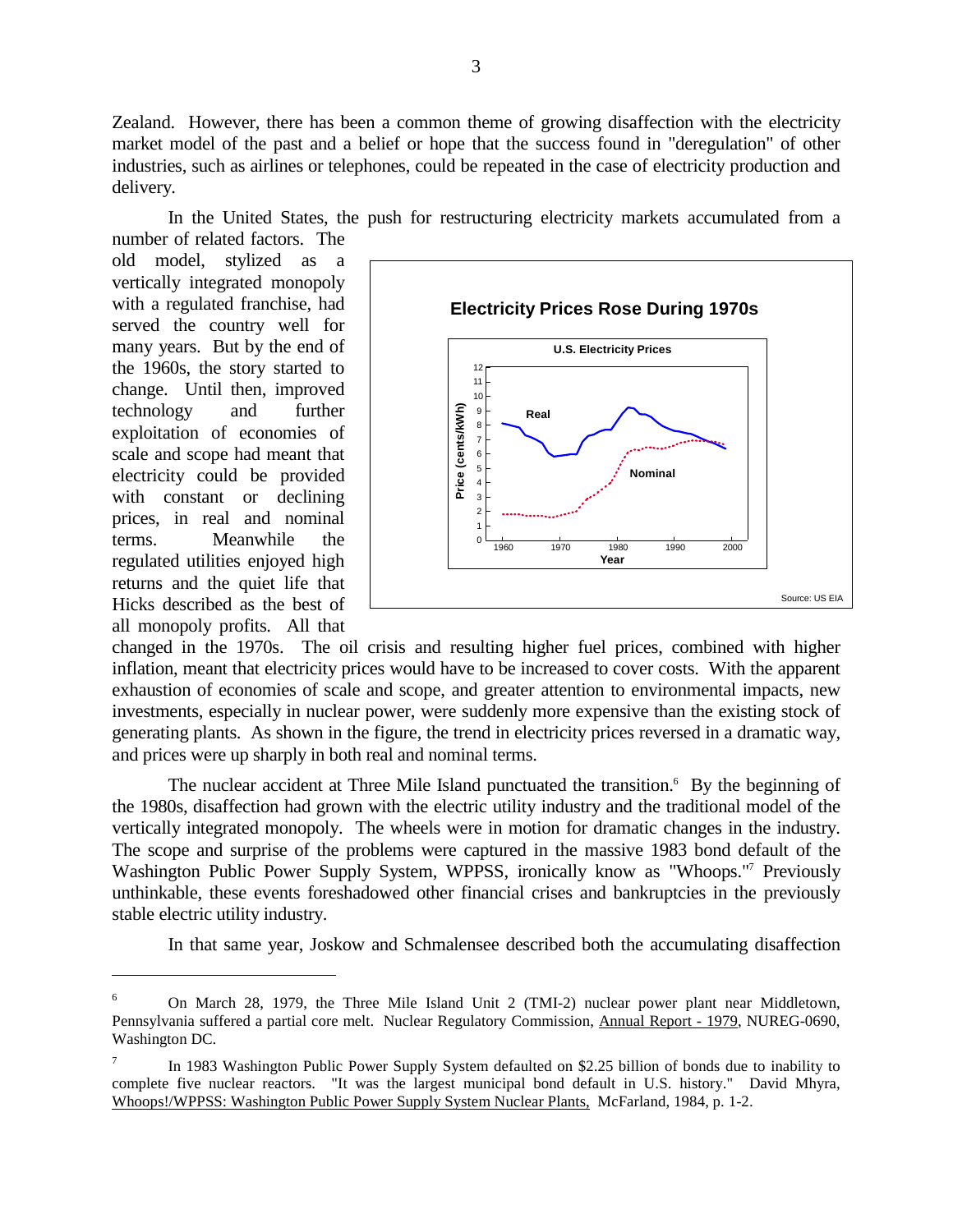with the old utility industry model and the challenges then ahead for "utility deregulation."<sup>8</sup> Their analysis holds up well in retrospect. While recognizing the failings of traditional regulation, Joskow and Schmalensee analyzed the difficulties of using markets given the complex technology of the electricity system. "The close physical linkages of the components of a modern power system raise serious externality problems."<sup>9</sup> The authors laid out a series of scenarios, intended to span the range of plausible deregulation scenarios. In the event, their most radical alternative was more conservative than the patterns that emerged in the complicated policy dance as the electricity industry moved towards greater reliance on markets and competition.

A major factor that reinforced the interest in markets grew from an initially obscure element of the Public Utilities Regulatory Policies Act of 1978 (PURPA).<sup>10</sup> As part of a comprehensive effort to address an "energy crisis," PURPA included many elements dealing with conservation and natural gas. Little noticed was the creation of a special class of non-utility generators who could build small power plants and co-generation facilities, known as "qualifying facilities" (QF). Section 210 of PURPA required that traditional utilities purchase electricity from QF facilities at prices set at administrative estimates of the utilities' avoided costs. For many reasons, these estimates of the avoided cost, some set in legislation such as New York's infamous "six cent law," were high enough to produce a market reaction that surprised and almost overwhelmed the regulatory process.<sup>11</sup> The original expectation was that QF supplies would be atypical and represent a small fraction of the market. In practice, in the most aggressive states the high administrative prices coupled with the ingenuity of new entrepreneurs who stormed into the market were enough to create a massive problem of excess capacity.

The fallout from PURPA produced may things. Regulators in states as different as California and Maine scrambled to change the rules and lower estimates of avoided costs in order to avoid the new costs they were creating. However, more importantly for the larger restructuring effort in the United States and elsewhere, the unexpected success of PURPA in stimulating new supplies put a stake through the heart of the old view that independent power producers could not provide cost-effective and reliable supplies. Furthermore, the new generating companies became effective at lobbying to put pressure on the system to relax the QF rules and, eventually, to allow independent generators to build power plants without any special restrictions. A new industry emerged.

The opportunities that could be seen in the success of the QFs created a new vision for the electricity market. The idea blossomed that a fully competitive electricity generation industry could

<sup>8</sup> Paul L. Joskow and Richard Schmalensee, Markets for Power: An Analysis of Electric Utility Deregulation, MIT Press, 1983.

<sup>9</sup> Paul L. Joskow and Richard Schmalensee, Markets for Power: An Analysis of Electric Utility Deregulation, MIT Press, 1983, p. 41

<sup>&</sup>lt;sup>10</sup> Public Utilities Regulatory Policies Act of 1978, 16 U.S.C. § 2601 et seq.

 $11$  In 1981, New York law required payment of six cents per kilowatt-hour (\$60/MWh) for QF power; N.Y. Pub. Serv. Law Section 66-c.1. In California, the QF "standard offer" solicitations at avoided costs were so oversubscribed that the California regulators sought coordinated procurement through the "Biennial Resource Plan Update" (BRPU) which required utilities to put their planned new generation out to bid. In the end, the regulators never approved new plant construction in the BRPU proceeding; Southern California Edison Company, et al., (1995) 70 FERC ¶ 61, 215, at p. 61,677. The collapse of the BRPU process played a prominent role in the move to reform regulation in California.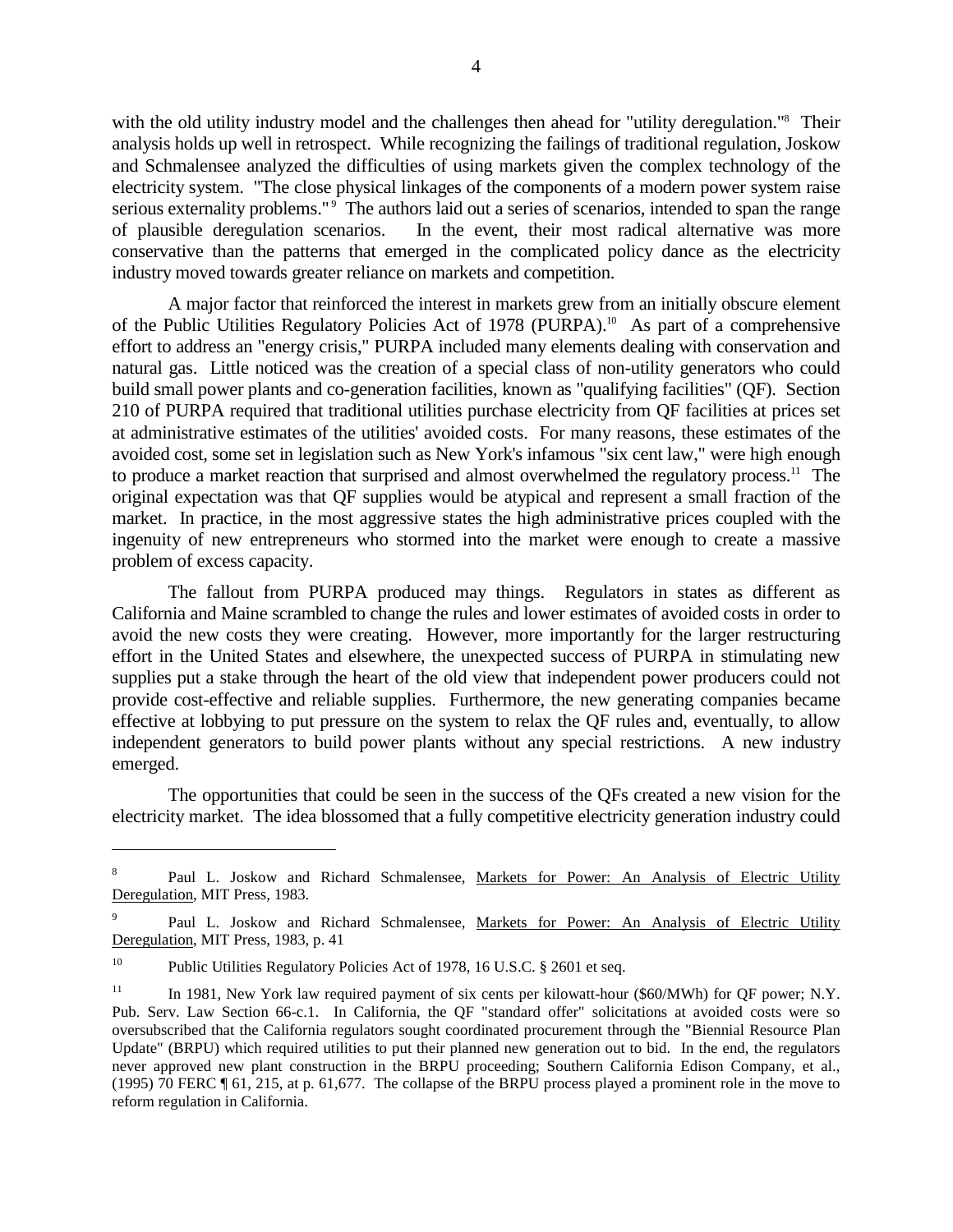set the framework for the future. Given access to the transmission grid and other essential facilities, these generators could move their power to utilities that would buy in a competitive wholesale market. The term of art for such movement of wholesale power across the territories of multiple utilities was "wheeling." The spirit of the time supporting the introduction of competition was captured in the main title of an important study of the Congressional Office of Technology Assessment (OTA), "Electric Power Wheeling and Dealing."12 Like with the earlier scenarios of Joskow and Schmalensee, the OTA anticipated competition limited to the wholesale purchases by existing utilities. However, the debate raged on with a great deal of attention as to whether the open competitive market would extend to final customers through "retail wheeling" or be limited to wholesale transactions. The proposal to include retail transactions was opposed by most electric utilities, who lobbied to "just-say-no" to retail wheeling.<sup>13</sup> The attendant debate diverted attention from more fundamental market design issues.

The reforms in the United States accelerated given the observation of the advance of electricity restructuring in England and Wales. In 1989, the British government launched the restructuring and privatization of the state owned Central Electricity Generating Board to include separation of the ownership and operation of generation, transmission and distribution.<sup>14</sup> The British policy also included eventual extension of competition and choice for retail customers. Similar innovations followed in Norway in 1991.<sup>15</sup> Chile had been the first to launch a major effort to reorganize electricity markets in 1982, but the Chilean model had more influence in Latin America than in England and the United States.<sup>16</sup> There were many sources of reform proposals, and the ideas were in the air.

At the next major transition in the United States, the "just-say-no" utilities appeared to win the battle. The breakthrough legislation in the Energy Policy Act of 1992 (EPAct) explicitly disavowed any extension of open competitive markets to retail customers.<sup>17</sup> However, EPAct included a number of other provisions that ultimately had profound effects. The law expanded the scope of QFs by creating a new class of exempt wholesale generators (EWG), essentially power producers that could be either independent or affiliated with traditional utilities, but would be spared the usual restrictions under the regulations for holding companies.18 Furthermore, EPAct required utilities to give third parties access to their transmission systems in order to facilitate wholesale

<sup>16</sup> Hugh Rudnick, Ruy Varela, and William W. Hogan, "Evaluations of Alternatives for Power System Coordination and Pooling in a Competitive Environment," IEEE Transactions on Power Systems, 1996.

<sup>17</sup> Energy Policy Act of 1992, Public Law 102-486.

<sup>&</sup>lt;sup>12</sup> Office of Technology Assessment, United States Congress, Electric Power Wheeling and Dealing: Technological Considerations for Increasing Competition, Washington DC, May 1989.

<sup>&</sup>lt;sup>13</sup> The distinctive phrase achieved its original popularity in a campaign against the use of illegal drugs.

<sup>&</sup>lt;sup>14</sup> The Electricity Act of 1989 set the stage for privatization and launch of the new market and the attendant electricity "Pool" in 1990. David M. Newbery, Privatization, Restructuring, and Regulation of Network Utilities, MIT Press, 1999, p. 202.

<sup>&</sup>lt;sup>15</sup> David M. Newbery, Privatization, Restructuring, and Regulation of Network Utilities, MIT Press, 1999, p. 246.

<sup>&</sup>lt;sup>18</sup> Public Utility Holding Company Act of 1935, Public Law 74-333 (PUHCA). The law provides for regulation under the Securities and Exchange Commission, and was an earlier reform designed to restrict the activities of utility holding companies.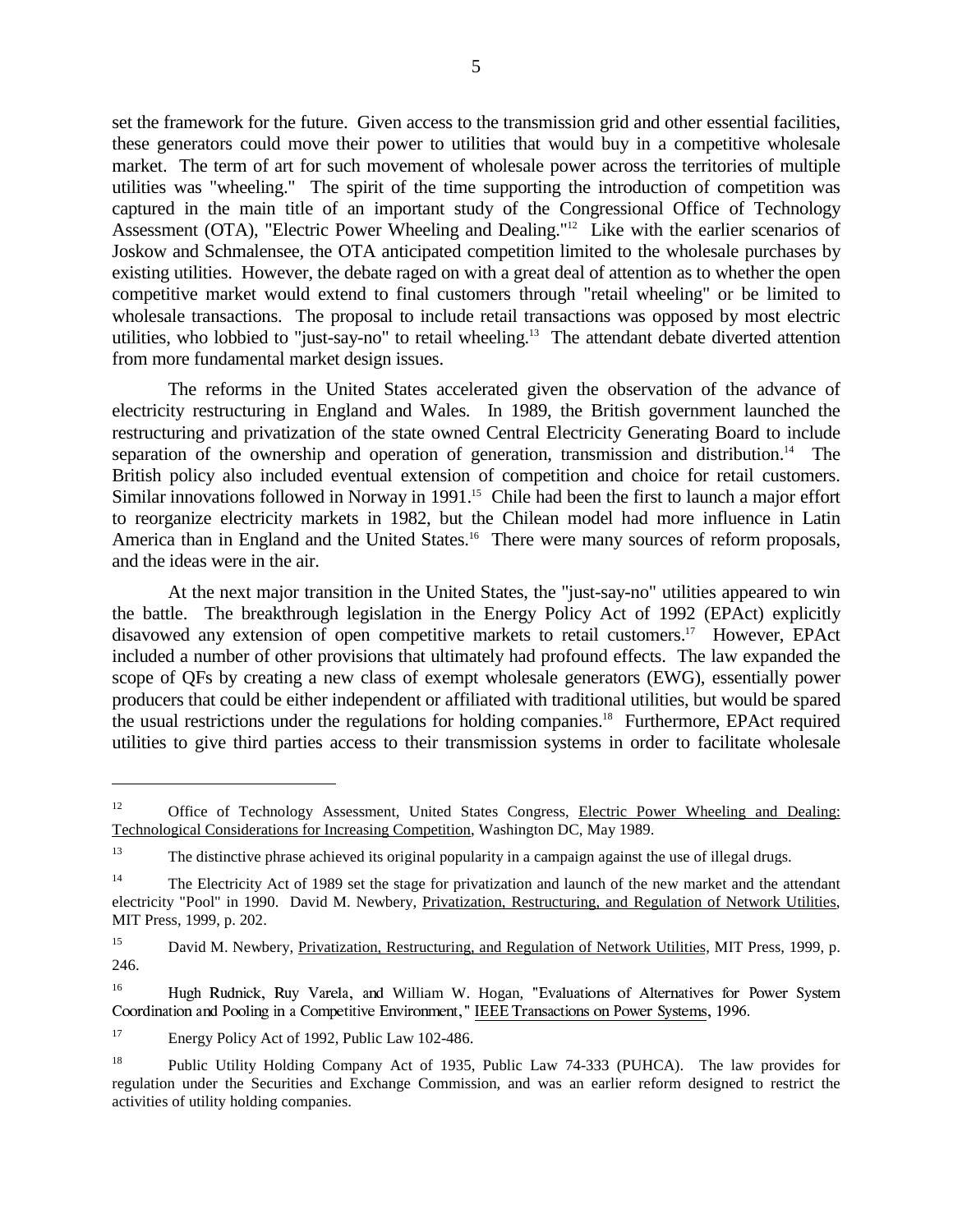trading and competition. Transmission open access, largely still undefined, had become the law of the land.

Eventually, EPAct came to be seen as "…one of the most significant pieces of legislation in the history of the industry."19 But the initial expectations of the framers of the law were more modest. At the time, non-utilities provided less than 10% of the total production volume, with the vast bulk of electricity production occurring through integrated utilities that sold to their own customers or other utilities.<sup>20</sup> The assumption was that this arrangement would more or less continue, allowing for a modest amount of competition at the margin.<sup>21</sup> The assumption was wrong. The camel's nose was in the tent, and soon the whole camel followed. The introduction of a little competition created pressure for more, and the process moved aggressively to expand the opening that had been created by the small volumes from non-utilities and the requirements of open access to the transmission wires.

The expansion beyond marginal competition flowed from two parallel streams, one in the state efforts to open up retail competition and the other in the implementation of EPAct by the Federal Energy Regulatory Commission (FERC). At the state level, the most prominent initiative was in California, where the California Public Utility Commission (CPUC) responded to a perception of a growing crisis in traditional regulation and sought an alternative in greater reliance on the new EWGs and the forces of competition. The CPUC organized an extensive and extended effort to fashion a restructured industry. The CPUC staff report, known from its cover as the "Yellow Book," concluded that California should reform its regulatory program and offered alternative strategies.<sup>22</sup> After further public discussion, the CPUC issued its "Blue Book" plan to substantially reorganize the structure of the industry and its regulation.<sup>23</sup> The subsequent implementing order by the CPUC laid out detailed prescriptions for a new market design.<sup>24</sup> The new design borrowed much from the experience with the reforms in England and Wales. The effect of the decisions by the CPUC was to radically alter the nature of the market in California, soon separating generation, transmission and distribution and creating new institutions to coordinate the market. Further, going well beyond the EPAct, California set in motion a plan to open its retail

<sup>&</sup>lt;sup>19</sup> Energy Information Administration, The Changing Structure of the Electric Power Industry 2000: An Update, DOE/EIA-0562(00), Washington DC, October 2000, p. 33.

Energy Information Administration, The Changing Structure of the Electric Power Industry 2000: An Update, DOE/EIA-0562(00), Washington DC, October 2000, p. 117.

<sup>&</sup>lt;sup>21</sup> An observation from Congressman Philip Sharp, Chair of the Energy and Power Subcommittee of the House Committee on Energy and Commerce from 1981-95, and a principal author of EPAct.

<sup>&</sup>lt;sup>22</sup> California Public Utility Commission, Decision 92-09-088, W4, 43, "Order Instituting Investigation on the Commission's Own Motion to Implement the Biennial Resource Plan Update Following the California Energy Commission's Seventh Electricity Report," September 16, 1992. California Public Utility Commission, Division of Strategic Planning (DSP), "California's Electric Services Industry: Perspectives on the Past, Strategies for the Future," February 3, 1993

<sup>23</sup> California Public Utility Commission, "Order Instituting Rulemaking on the Commission's Proposed Policies Governing Restructuring California's Electric Services Industry and Reforming Regulation and Order Instituting Investigation on the Commission's Proposed Policies Governing Restructuring of California's Electric Services Industry and Reforming Regulation," Docket Nos. R.94-04-031 and I.94-04-032, April 20, 1994.

<sup>&</sup>lt;sup>24</sup> California Public Utility Commission, Decision 95-12-063 December 20, 1995, as amended y D.96-01-009, January 10, 1996.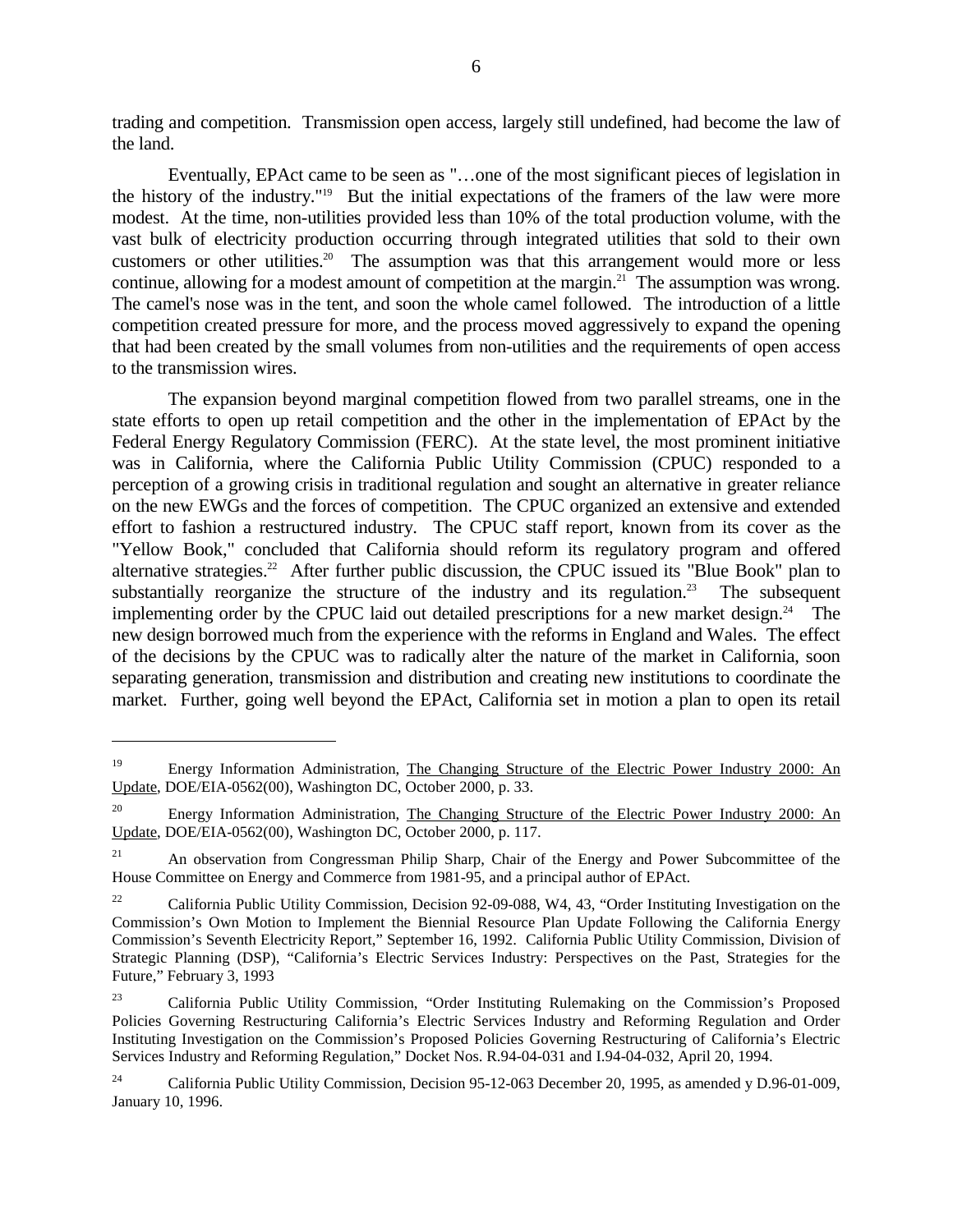markets to competition.

 $\overline{a}$ 

These innovations in California went beyond the scenarios of Joskow and Schmalensee, the scenarios of the OTA, or the expectations of the framers at the time of the passage of the EPAct. Although the story is more complicated than this cursory summary, and the results had different effects in different states, there is little doubt that the California example had a profound impact. It changed the national perception of electricity market reform from one of limited competition at the edges of the wholesale market to full blown separation of the functions of utilities into many independent pieces with unbundled supply and pricing.<sup>25</sup>

While California was pushing forward its radical proposals, the parallel activities of the FERC expanded the scope and conditions of what would prove to be a critical element of the evolving wholesale market, namely access to the transmission grid. Following an extensive series of paper filings and technical conferences, the FERC issued its transmission open access provisions in Order 888 with its companion information systems mandate.<sup>26</sup> The FERC advertised the importance of this landmark order by assigning the identifying number that coincided with the address of its new headquarters in Washington.<sup>27</sup> The intent in implementing the principle of open access was to give everyone equal rights to use the transmission grid. The regulatory device would be to require comparability of service. The basic structure of the industry would remain, with vertically integrated utilities, but each utility would be required to provide transmission service in a manner that was "comparable" to the transmission service it provided to itself. In effect, this would separate the transmission function from the rest of the utility. The hope was that non-discrimination would be the key to ensuring the necessary support for the competitive market.

The decisions under Order 888 coupled with the unfolding reforms in California and other states, reinforced by the examples in other countries, soon swept away the more limited scope for competition as anticipated by the framers of EPAct in 1992. By 1996 in the United States, it was clear that to some degree and in some regions, a restructured industry would include retail competition, unbundled services, and complete unpacking of the generation, transmission and distribution activities through either separation of the functions or separation of the companies. The generation and retail supply sectors would be treated as competitive industries. Distribution wires would continue under traditional monopoly franchise regulation. And somehow the essential facility in between – transmission – would be available on an open access basis.

Even if never fully achieved, this more radical scenario presented a problem for the development of electricity markets. The electric system is complex and there are many functions that must be performed but that are unlike the requirements of other industries. Most prominent is the necessity to maintain system balance of supply and demand, moment to moment, given the

<sup>&</sup>lt;sup>25</sup> For a further elaboration of state case studies, see Energy Information Administration, The Changing Structure of the Electric Power Industry 2000: An Update, DOE/EIA-0562(00), Washington DC, October 2000, pp. 82-90.

<sup>&</sup>lt;sup>26</sup> Federal Energy Regulatory Commission, Order No. 888, Docket Nos. RM95-8-000 and RM94-7-001 "Promoting Wholesale competition Through Open Access Nondiscriminatory Transmission Services by Public Utilities; Recovery of Stranded Costs by Public Utilities and Transmitting Utilities," Final Rule issued on April 24, 1996. " Open Access Same-Time Information System (formerly Real-Time Information Networks) and Standards of Conduct," FERC Order 889, Final Rule, Washington, DC, April 24, 1996.

<sup>&</sup>lt;sup>27</sup> 888 First Street N.E., Washington DC, 20426. The zip code is still available for a future reform.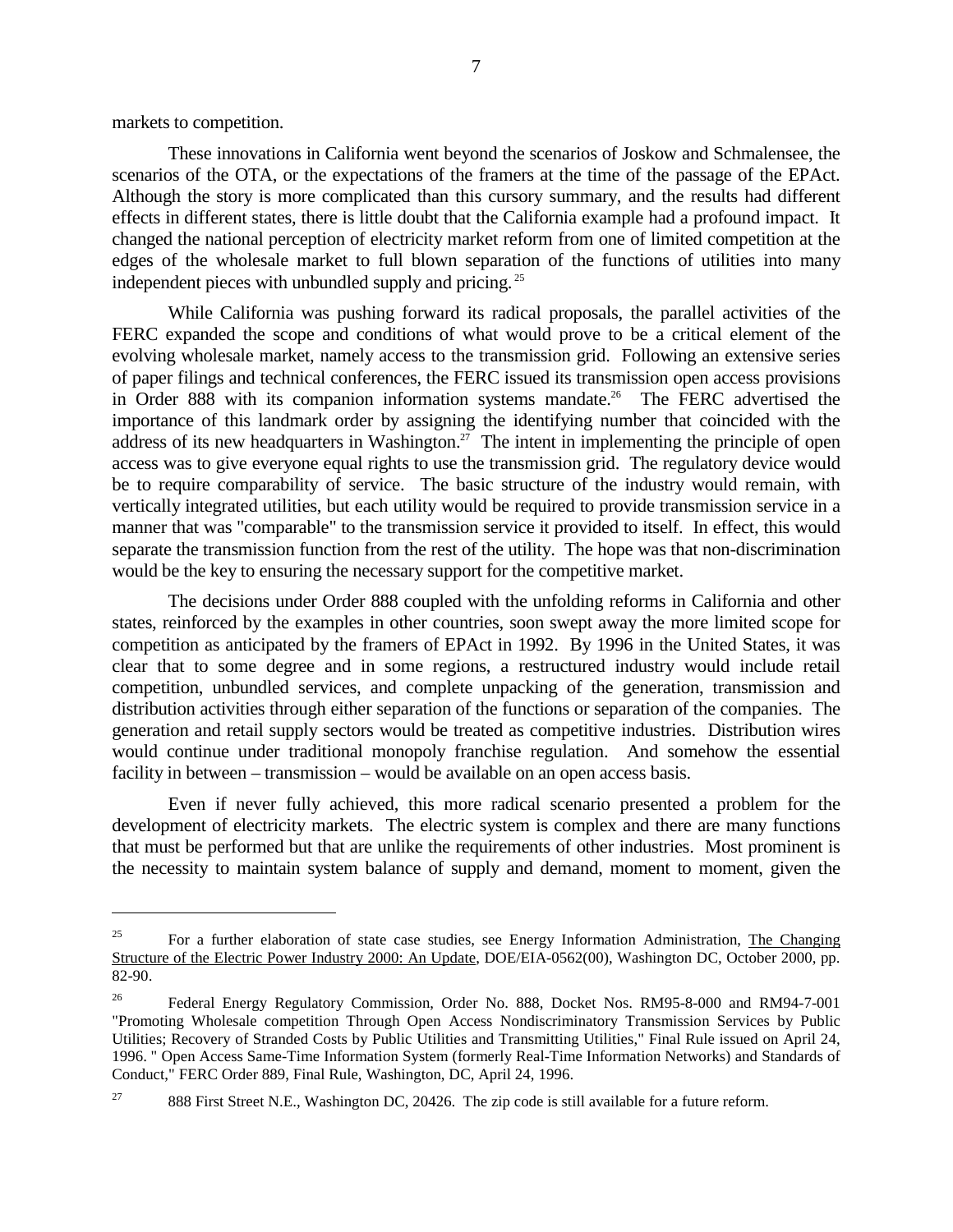inability to store electricity at a reasonable cost. Second, understood by electrical engineers but unfamiliar to most others, is the requirement to manage the complex externalities associated with the flow of power across constrained transmission systems. It has long been recognized that some "…pooling and coordination entity will have to be created to serve as an intermediary (both physical and financial) between individual producers of electric power and wholesale consumers (primarily distribution companies)."28 "With large amounts of competitive or unbundled generation … explicit arrangements for coordinated dispatch and scheduling will be required."29 As unbundling proceeded and competition expanded, the need for some entity performing these functions became ever more obvious.

This necessity was not lost on the FERC. As is its custom, the FERC included in Order 888 a review of the public comments and problem diagnoses. A close reading finds an extensive discussion of the obstacles to electricity markets created by the need for instantaneous balancing and managing the externalities of transmission usage. In particular, the FERC recognized that the traditional power "wheeling" model was built on the fiction of the "contract path."30 In other words, the trading arrangements were based on the assumption that the power could be directed to follow a particular path in the network, in contravention of the accepted physical reality that the power would flow over every parallel path. In the old world of vertically integrated utilities, with small volumes of non-utility production, the contract path was a workable fiction for commercial purposes, and the engineers could deal separately with the physical reality. But in the new unbundled world with a growing volume of third party transactions, the traditional wheeling model would break down. A simple reading of Order 888 shows plainly that the FERC knew all this, but in the end FERC embraced the wheeling model for the expedient reason that it could not reach agreement on an alternative approach for coordinating transmission service.

The evidence of the immediate seriousness of the problems thus created was readily at hand. For example, shortly after the adoption of Order 888, the North American Electric Reliability Council (NERC), the organization responsible for system reliability, recognized that contract-path scheduling created incentives to overload the electric network system. The NERC immediately adopted transmission loading relief protocols to undo the damage whenever the system became constrained.<sup>31</sup> In essence, NERC created an administrative un-scheduling system to counteract the effects of the FERC-mandated scheduling system.<sup>32</sup> The NERC system did not work well.<sup>33</sup> However, something was necessary in order to keep the lights on.

<sup>&</sup>lt;sup>28</sup> Paul L. Joskow and Richard Schmalensee, Markets for Power: An Analysis of Electric Utility Deregulation, MIT Press, 1983, p. 114.

<sup>&</sup>lt;sup>29</sup> Office of Technology Assessment, United States Congress, Electric Power Wheeling and Dealing: Technological Considerations for Increasing Competition, Washington DC, May 1989, p. 133.

The contract paths are redefined as "posted paths" in Federal Energy Regulatory Commission, "Open Access Same-Time Information System (formerly Real-Time Information Networks) and Standards of Conduct," Order No. 889, Final Rule, Washington, DC, April 24, 1996, p. 66.

<sup>31</sup> Rajesh Rajaraman and Fernando L. Alvarado, "Inefficiencies of NERC's Transmission Loading Relief Procedures," Electricity Journal, October 1998, pp. 47-54.

<sup>&</sup>lt;sup>32</sup> Michael Cadwalader, Scott Harvey, William Hogan, and Susan Pope, "Market Coordination of Transmission Loading Relief Across Multiple Regions," Center for Business and Government, Harvard University, December 1, 1998.

<sup>&</sup>lt;sup>33</sup> Congestion Management Working Group of the NERC Market Interface Committee, "Comparison of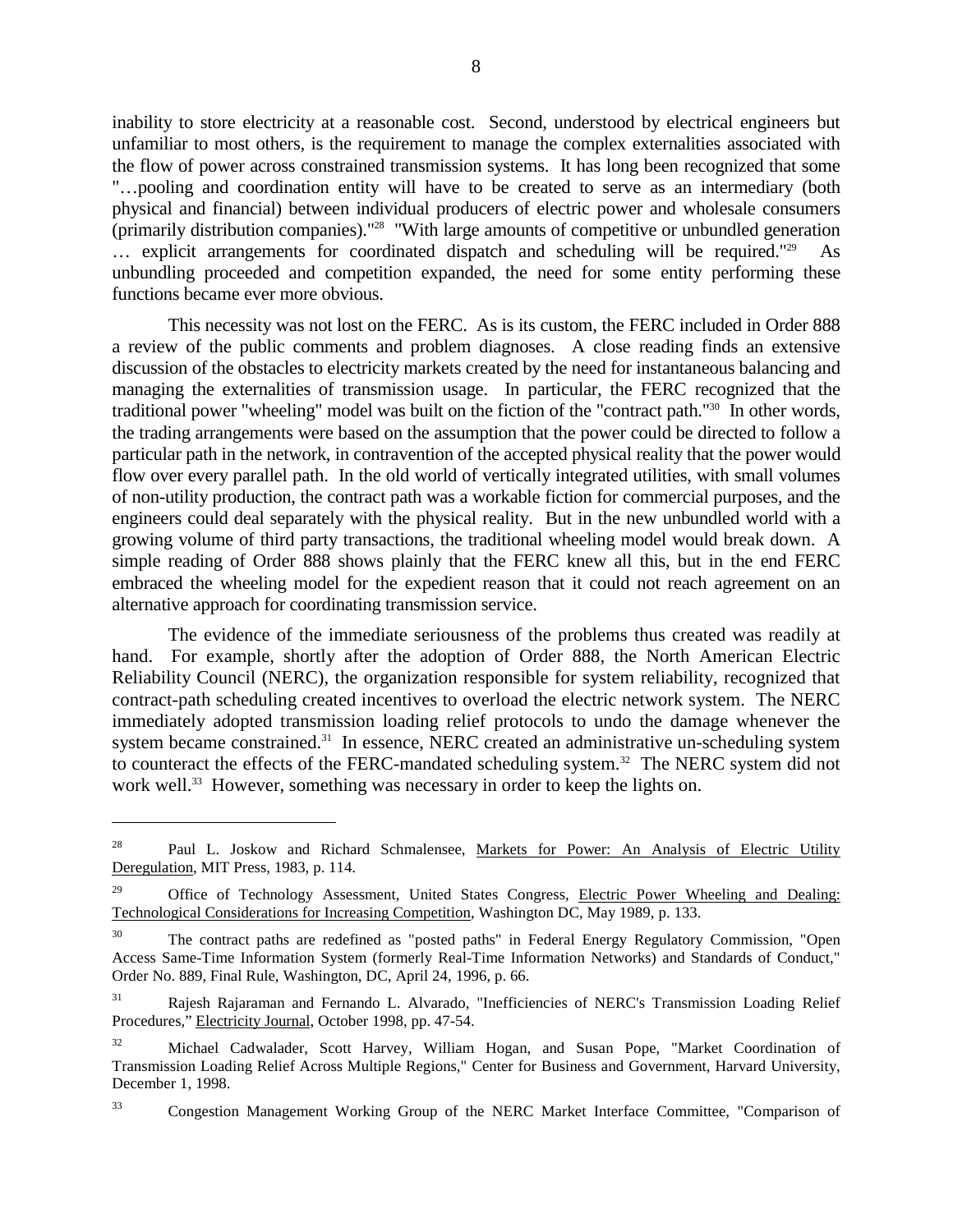Perhaps the most striking evidence that the problems created by the contract-path approach were both serious and immediate appeared in the words of the FERC itself. Remarkably, on the very day the FERC issued its landmark open access tariff in Order 888, the FERC issued a companion notice of proposed rulemaking for a new transmission capacity reservation tariff (CRT). The notice included the stunning preamble:

"The proposed capacity reservation open access transmission tariff, if adopted, would replace the open access transmission tariff required by the Commission ..."34

Apparently after years of deliberation and mountains of paper, the FERC knew that what it had just wrought would fail, and something else would be required. The proposed capacity reservation tariff would create completely new arrangements for coordinated dispatch and scheduling.<sup>35</sup> The CRT proposal received a generally negative review from the industry. It soon disappeared from the FERC agenda. However, as we shall see below, the CRT later reappeared in another guise.

The discussion of the CRT was overtaken by events. Most prominent was the parallel rise of the independent system operator (ISO). The prescient predictions of the earlier analyses of electricity market restructuring were born out by the arrival of new institutions for coordinating system dispatch and use of the transmission grid. Given current electric technology, some such entity is necessary. The question is not whether there should be a system operator, the only meaningful question is what should be rules and protocols that the system operator should follow in support of a competitive market.

The market structures of England and Wales, Norway and many other countries depend on coordination through system operators.<sup>36</sup> Following their lead and encouraged by the FERC, new ISOs appeared in California (CAISO), the Pennsylvania-New Jersey-Maryland Interconnection (PJM), New York (NYISO), New England (ISONE), Texas (Electric Reliability Council of Texas-ERCOT), and the Midwest (MISO). More were in the planning stages. The recognition of the limitations of the landmark Order 888, the evident necessity of such coordinating organizations, and the pressing requirements for specifying the rules, transformed slowly into another extended set of hearings and filings at the FERC under the rubric of a new name, the Regional Transmission Organization (RTO). The FERC was asking: what were these ISOs, or RTOs, or Poolcos, or similar entities under a myriad of new names, supposed to do exactly? The FERC then issued a new order with another signature numbering, Order 2000, referred to here as the Millennium Order. $37$  This order was the CRT born again in greatly expanded form. To develop the implications of these reforms, it is necessary to consider further the requirements for supporting a competitive electricity

System Redispatch Methods for Congestion Management," September 1999.

<sup>&</sup>lt;sup>34</sup> Federal Energy Regulatory Commission, "Capacity Reservation Open Access Transmission Tariffs," Notice of Proposed Rulemaking, RM96-11-000, Washington DC, April 24, 1996, p. 1.

<sup>35</sup> Scott M. Harvey, William W. Hogan, and Susan L. Pope, "Transmission Capacity Reservations and Transmission Congestion Contracts," Center for Business and Government, Harvard University, June 6, 1996, (Revised March 8, 1997).

<sup>36</sup> For a thorough discussion of the early designs and roles of contracting, see Sally Hunt and Graham Shuttleworth, Competition and Choice in Electricity, John Wiley and Sons, 1996.

<sup>37</sup> Federal Energy Regulatory Commission, "Regional Transmission Organizations," Order No. 2000, Docket No. RM99-2-000, Washington DC, December 20, 1999.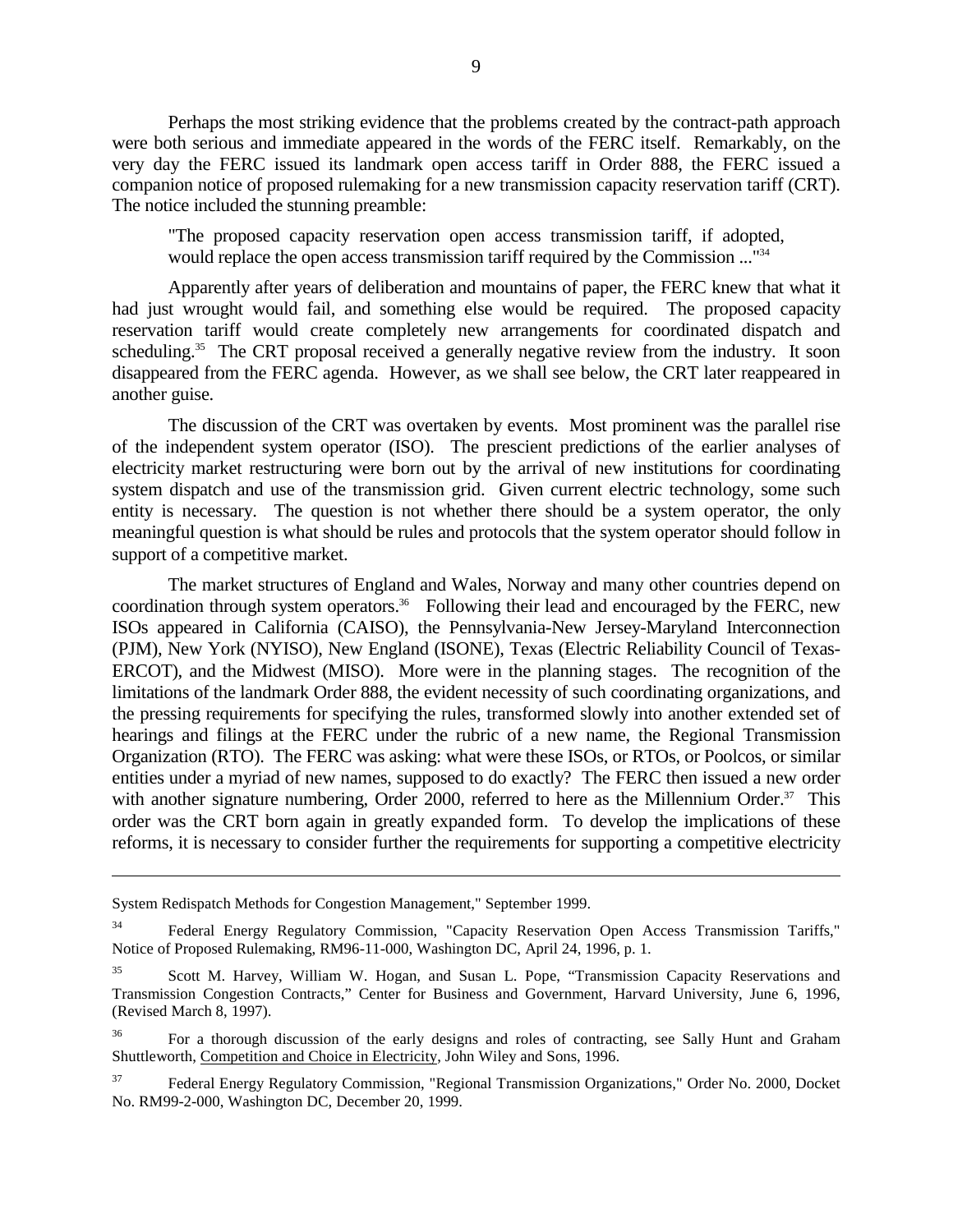market.

#### **THE ESSENTIAL MARKET INGREDIENTS**

Real markets are complicated by imperfections with information asymmetries, transaction costs and market power. The best we can hope for is workable competition. However, even if we assume that buyers and sellers in the wholesale electricity generation market act as pure price takers, the competitive case, the task of market design confronts special difficulties in the circumstances of electricity markets.

The central problem in the development of competitive electricity markets arises from the need for a system operator who can manage the complex short-term interactions in the network and maintain system reliability.<sup>38</sup> There must be a system operator. The only open questions are about the rules the system operator will apply and the governance of its activities. Given that the subject is internalizing externalities, there are winners and losers. Given that the subject is complex, it

confronts conflicting ideologies. The topic has proven to be highly controversial. Nevertheless, the development of Independent System Operators has proceeded steadily in the worldwide restructuring of electricity markets. There are significant advantages in this approach. Control of the use of the transmission grid means control of the dispatch, at least at the margin, because adjusting the dispatch is the principal (or, in some cases, only) means of affecting the flow of power on the grid.

 $\overline{a}$ 



That this system operator should also be independent of the existing electric utilities and other market participants is attractive in its simplicity in achieving equal treatment of all market participants. The ISO provides an essential service, but does not compete in the energy market.

The process of restructuring wholesale electricity markets in the United States has added to the extensive worldwide debate about the range of possible and preferred alternatives for organizing regional electricity markets. Most importantly, the FERC addressed a wide range of issues in its analysis of and orders for the design of Regional Transmission Organizations. The Millennium RTO Order covers a great deal in fashioning well-designed market institutions to serve the public

<sup>38</sup> For expanded version of the argument here, see William W. Hogan, "Regional Transmission Organizations: Millennium Order on Designing Market Institutions for Electric Network Systems," Center for Business and Government, Harvard University, May 2000.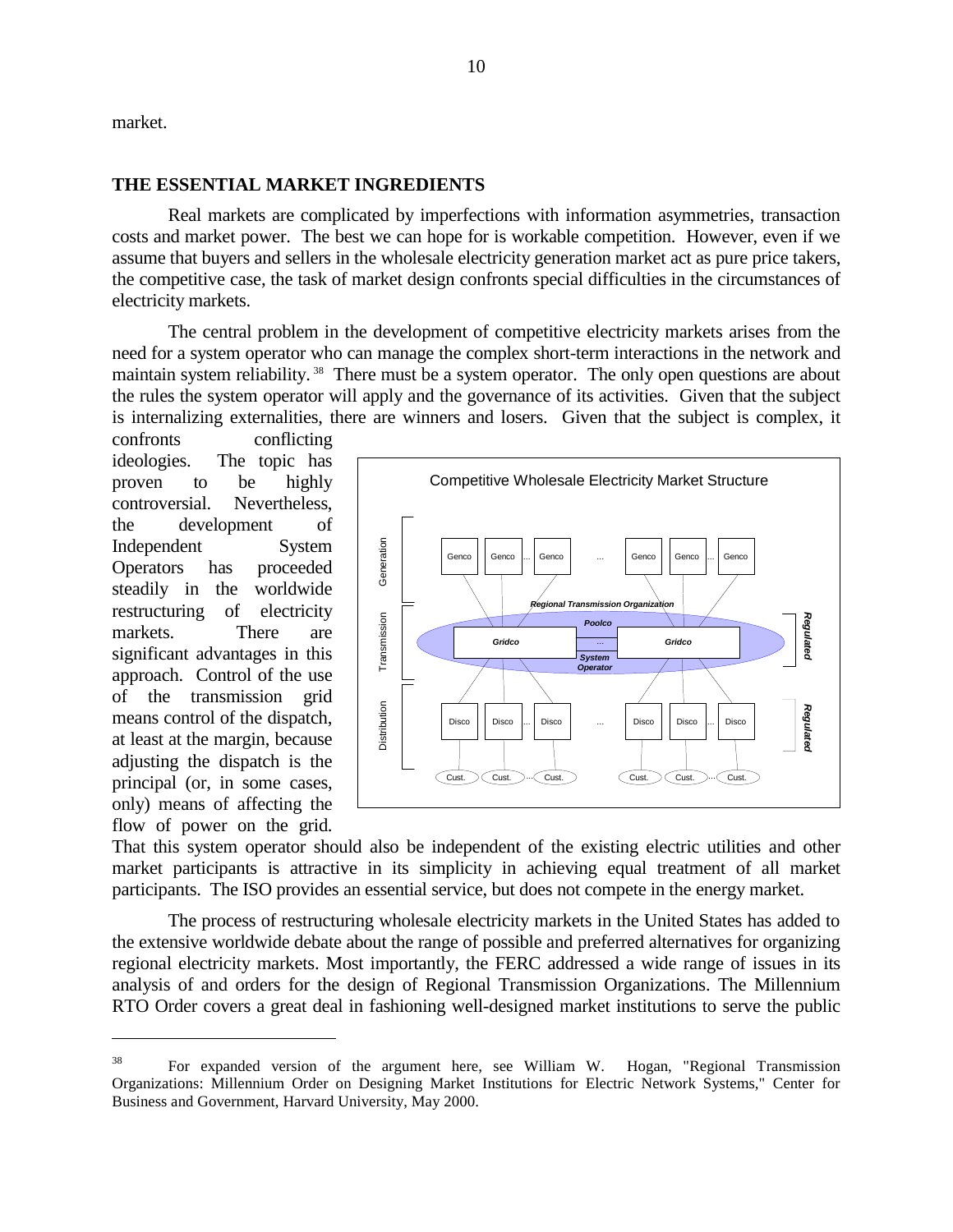interest.

Surprisingly for an industry as capital intensive as electricity production and distribution, the essential elements are found in a consistent organization of short-run operations and the associated pricing. Difficult or otherwise intractable problems that arise in electricity markets, in both the long run and the short run, disappear or are simplified when the pieces fit together for efficient short-term operations in the context of flexible choices for market participants.

In the short run, there are critical functions that must be performed by someone. The complex network interactions in an electric grid require that there be an entity that can provide certain critical coordinating services.<sup>39</sup> But the implications that follow from this fact are so contentious that the discussion often becomes confused and the language strained. Here we focus on the activities of this entity as the system operator, no matter what final name we may give it.

The most obvious example of the essential services is in energy balancing. The electric system must maintain continuous aggregate balance of production and consumption. This same balance of inputs and outputs must be coordinated in a way that respects the many limits in the transmission system. Hence, not only must the aggregate inputs and outputs conform to the electrical laws that govern the interconnected grid, but the locational pattern of power production and use must honor these same laws in order to manage the flow of power within the limits of the transmission system.40 Simultaneously, in order to maintain reliability within the security limits of the grid, various ancillary services such as spinning reserve and reactive support need close coordination and monitoring.

This coordination function is not optional. It appears in every electric system. It must be provided. And the services must be integrated with each other. The needs for reactive power and spinning reserve depend importantly on the overall pattern of power production and use. Individual market participants can produce individual elements of these services, but the fundamental coordination function requires a single entity. This is the responsibility of the system operator. And there is always a system operator.

Since the functions of the system operator are not optional, the only open question for market design is how these functions will be performed. The system operator could do a good job, meaning operating efficiently to support a competitive market. Or the system operator could do a bad job, providing the services in a way that increases costs and undermines the competitive market. The central effect of policy should be to require good design for the functions of the system operator.

A central problem appears in designing the design process. Experience indicates that reliance on voluntary agreements among market participants is not likely to be successful. Some problems, like dividing the pie, are largely political and voluntary agreement would be natural. But other problems, like designing bridges, dictate a need for careful consideration of how the pieces fit together and what is in the public interest. Electricity market design is more like the latter than the former. The Millennium Order responds to the need for coherent design that recognizes the complexity of electricity markets.

<sup>&</sup>lt;sup>39</sup> RTO Order, p. 270. See also, William W. Hogan, "Independent System Operator: Pricing and Flexibility in a Competitive Electricity Market," Center for Business and Government, Harvard University, February 1998.

<sup>40</sup> RTO Order, pp. 423-424.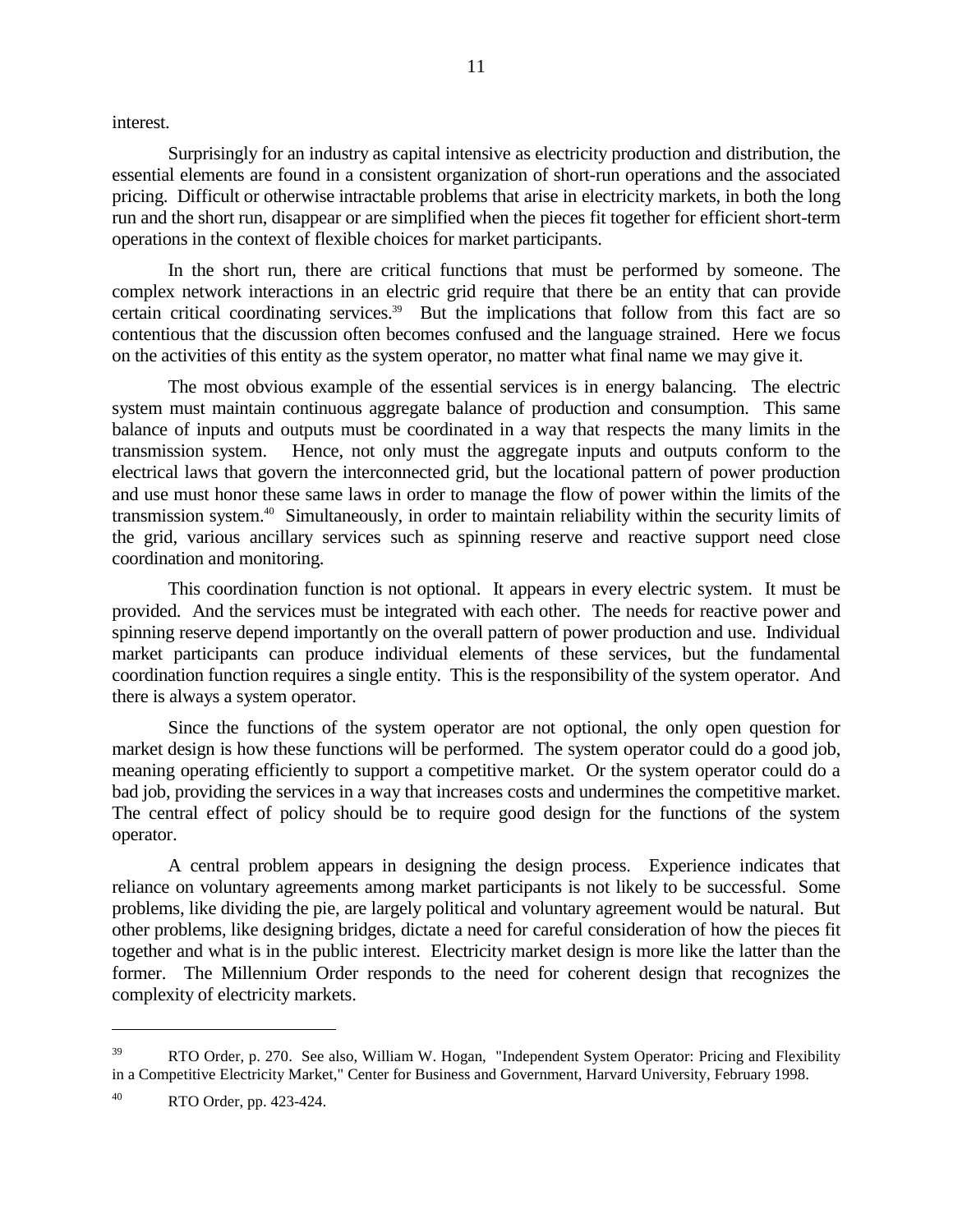The example of energy balancing illustrates the point. Energy balancing and congestion management are inextricably intertwined. The best approach is to run the balancing and congestion management market as a bid-based, security-constrained economic dispatch with voluntary participation by generators and loads. The corresponding prices would be consistent with the competitive outcome and would reflect the marginal cost of meeting load at each location.

To do anything else would be to decide on providing the essential coordination services in a way that would be inconsistent with the fundamental goals of electricity restructuring and inconsistent with the basic principle of designing market institutions to support the public interest. As a matter of good public policy, we should not have an interest in market designs that raise costs and decrease the real flexibility of market participants.<sup>41</sup>

These same essential ingredients would provide many other benefits. Bilateral transmission schedules of great flexibility and market-responsiveness could be accommodated with the transmission usage price set consistently at the difference in the locational energy prices. There would be no bias between bilateral schedules and the coordinated spot market. The market for ancillary service acquisition and pricing could be integrated simultaneously in the economic dispatch.

From the perspective of design of institutions, the most important theme running through the Millennium Order's discussion of these characteristics and functions is the prominence of markets

as the means for achieving the many goals of electricity restructuring. The key element is in the recognition of the importance of a coordinated spot market. In the Millennium Order this appears principally in the discussion of the balancing market. In particular, "[r]eal-time balancing is usually achieved through the direct control of select generators (and, in some cases, loads) who increase or decrease their output (or consumption in the case of loads) in response to instructions from the



system operator."<sup>42</sup> To be consistent with the competitive market, it is essential that this be through a bid-based, security-constrained economic dispatch: "Proposals should ... ensure that (1) the

<sup>&</sup>lt;sup>41</sup> Larry Ruff, "Competitive Electricity Markets: One Size Should Fit All," The Electricity Journal, November 1999, pp. 20-35.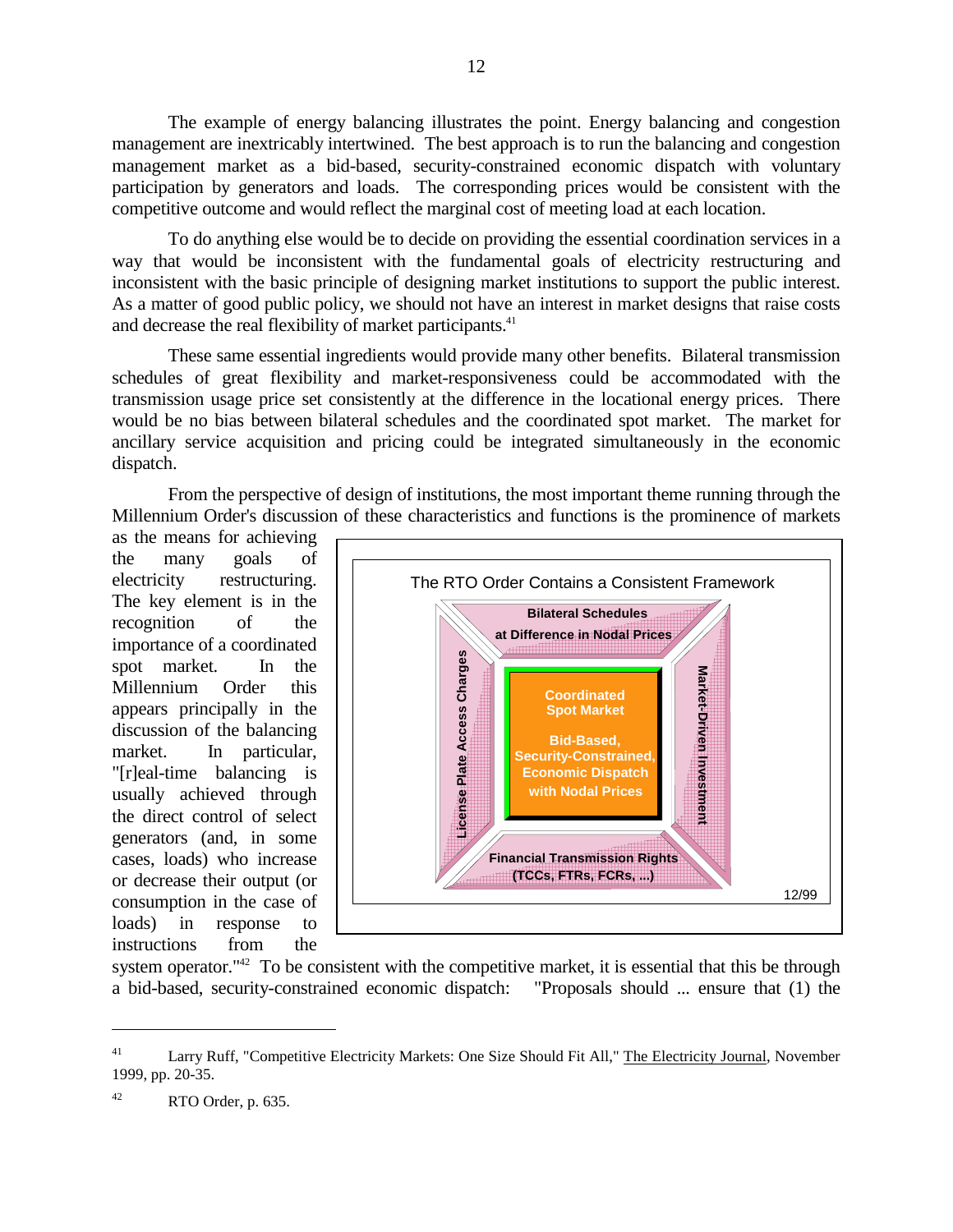generators that are dispatched in the presence of transmission constraints must be those that can serve system loads at least cost, and (2) limited transmission capacity should be used by market participants that value that use most highly."43

Further, the FERC requires that everyone be able to participate in this coordinated spot market, at the efficient, and necessarily locational or nodal, prices: "The market mechanisms must accommodate broad participation by all market participants, and must provide all transmission customers with efficient price signals regarding the consequences of their transmission usage decisions."44 In addition, "[t]he Regional Transmission Organization must ensure that its transmission customers have access to a real-time balancing market. The Regional Transmission Organization must either develop and operate this market itself or ensure that this task is performed by another entity that is not affiliated with any market participant."45

#### **Efficient Pricing**

Efficient pricing is a central feature of a competitive electricity market. It is essential if the benefits of a competitive market are to flow through to customers and other market participants. Pricing that is inefficient, on the other hand, will fail to signal and encourage appropriate levels of consumption and supply or the appropriate levels and locations of new generation and transmission investment.

The standard determinant of competitive market pricing is system marginal cost. This is the simple definition of the market-clearing price where supply equals demand. This production level just balances the marginal benefit of additional consumption with the marginal cost of production. Under the usual competitive assumptions, this textbook market equilibrium condition also provides the welfare maximizing economic outcome, which is the definition of economic efficiency.

The basic textbook model extends to the definition of competitive equilibrium for products across multiple locations. The same criterion applies in finding the economic, or leastcost, dispatch of the power grid given the benefits of consumption or the costs of production at each location.<sup>46</sup> Using the bids as the representation of these benefits and costs, the corresponding economic dispatch produces the same outcome as a competitive equilibrium. The economic dispatch accounts for system congestion and transmission losses, and thus inherently produces prices that can vary at each location by the combined effect of generation, losses and congestion. These locational prices provide proper signals for the quantity and location of new investment.

As a matter of principle, these locational prices are simply the market-clearing prices based on all the bids and the details of the requirements of network operations. Furthermore, for any given economic dispatch, it is an easy matter to determine these prices based on the bids and

<sup>43</sup> RTO Order, pp. 332-333. See also p. 382.

<sup>44</sup> RTO Order, p. 332. See also p. 743.

<sup>45</sup> RTO Order, p. 423. See also p. 715.

<sup>46</sup> F. C. Schweppe, M. C. Caramanis, R. D. Tabors, and R.E. Bohn, Spot Pricing of Electricity, Kluwer Academic Publishers, Norwell, MA, 1988.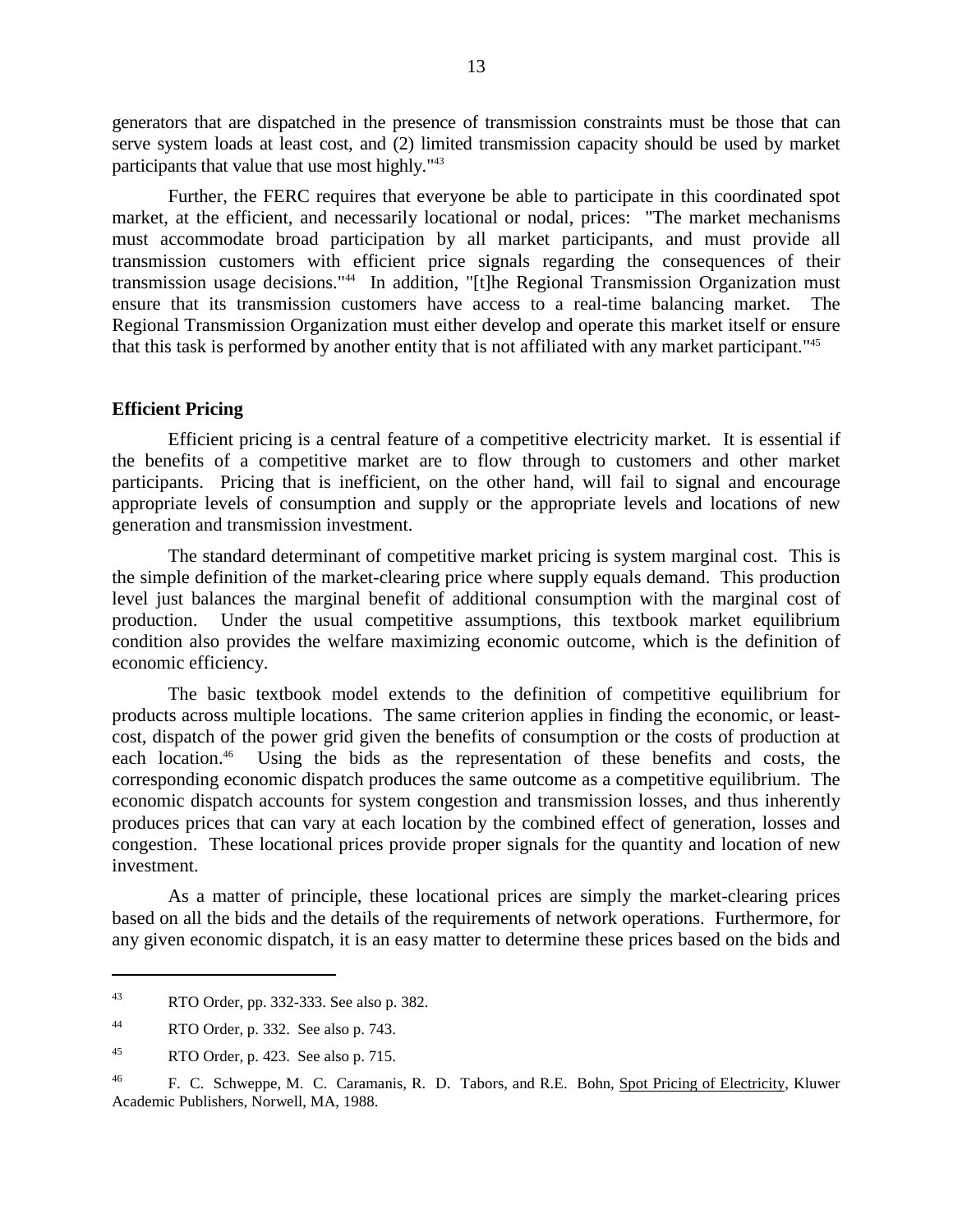the system conditions. These locational prices are in use today as an integral part of the market design in many regions.

In addition to defining the market-clearing price at each location, these locational prices provide an immediate and simple answer to the otherwise intractable question as to the appropriate marginal cost or market-clearing price of transmission use. The electric network is complicated, with the power flow dictated by the laws of physics and many system constraints. Tracing the details of transmission flow has proven to be a blind alley that has frustrated attempts to define workable methods of transmission pricing.<sup>47</sup> But the locational pricing approach that accompanies the coordinated spot market provides an immediate simplification of this difficult problem. In particular, transmission of a megawatt between two locations is physically equivalent to sale at the source and purchase at the destination. In equilibrium, therefore, the market-clearing price determined by the marginal cost of transmission must be the same as the net price for the combined purchase and sale transaction. In other words, the price of transmission between two locations must be just the difference in the locational prices of energy.

Since these pricing conditions are derived from first principles for a competitive equilibrium, any efficient mechanism must produce the same pricing result. It follows, therefore, that the market design requirement for a system operator with a balancing and congestion management system provides an easy solution for the efficient support of a competitive market. Economic dispatch with its locational prices defines the efficient outcome.

This is not a new idea. "Spot pricing (or real-time pricing) is another approach that has been considered for coordinating the output of generators to follow loads. … However, a lack of experience with spot pricing leaves significant uncertainties about its practical application."48 What is new is the practical experience obtained in many countries that shows such efficient pricing to be at least practical, and perhaps essential.

When the system is constrained, the spot prices create congestion rents reflecting the opportunity cost of the constraints. Similarly, rents arise in pricing transmission losses. An issue then arises as to the best use of these transmission rentals. The basic logic is that the payment should be divorced from the marginal usage decisions, in order to preserve the incentives of efficient pricing. Further, it is intuitive that the proper recipients of the rentals should be those who are paying the transmission access charges to cover the fixed costs of the grid. This logic is consistent as far as it goes. However, as we shall see, a superior use of these rentals is in funding long-term transmission rights.

<sup>&</sup>lt;sup>47</sup> William W. Hogan, "Flowgate Rights and Wrongs," Center for Business and Government, Harvard University, August 2000. Larry E. Ruff, "Flowgates, Contingency-Constrained Dispatch, and Transmission Rights," Electricity Journal, Vol. 14, No. 1, January/February 2001, pp. 34-55.

<sup>&</sup>lt;sup>48</sup> Office of Technology Assessment, United States Congress, Electric Power Wheeling and Dealing: Technological Considerations for Increasing Competition, Washington DC, May 1989, p. 133.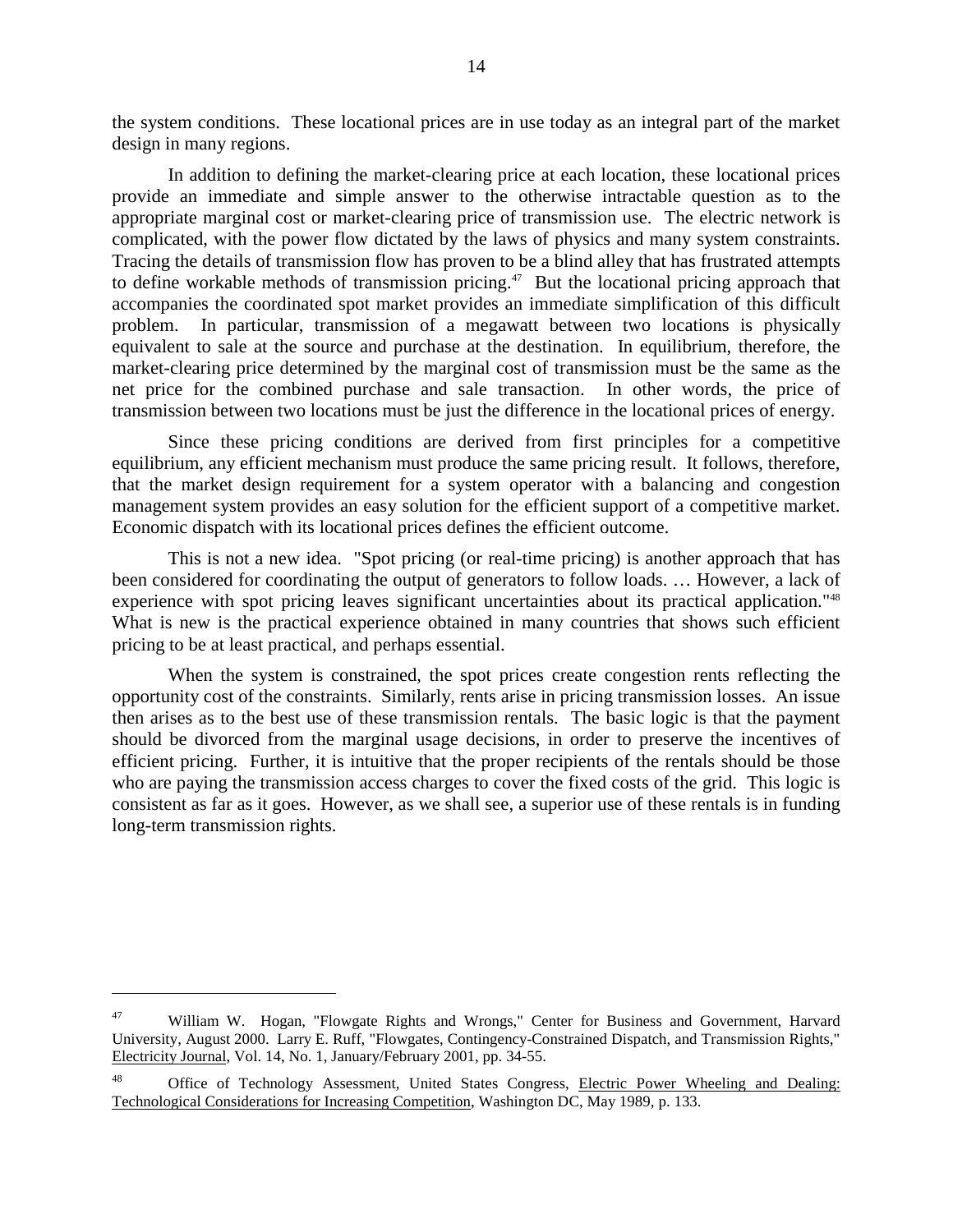#### **Long-Term Transmission Rights**

With changing supply and demand conditions, generators and customers will see fluctuations in short-run prices. Changing flows will produce changes in losses. When demand is high, more expensive generation will be employed, raising the equilibrium market prices. When transmission constraints bind, congestion costs will change prices at different locations.

Even without transmission congestion constraints or significant changes in losses, the spot market price can be volatile. This volatility in prices presents its own risks for both generators and customers, and there will be a natural interest in long-term mechanisms to mitigate or share this risk. The choice in a market is for long-term contracts.

Traditionally, and as is seen in many other markets, the notion of a long-term contract carries with it the assumption that customers and generators can make an agreement to trade a certain amount of power at a certain price. The implicit assumption is that a specific generator will run to satisfy the demand of a specific customer. To the extent that the customer's needs change, the customer might sell the contract in a secondary market, and so too for the generator. Efficient trading in a secondary market would guarantee equilibrium and everyone would face the true opportunity cost at the margin.

However, this notion of specific performance stands at odds with the operation of the short-run market for electricity. To achieve an efficient economic dispatch in the short-run, the dispatcher must have freedom in responding to the bids to decide which plants run and which are idle, independent of the provisions of long-term contracts. And with the complex network interactions, it is impossible to identify which generator is serving which customer. All generation is providing power into the grid, and all customers are taking power out of the grid. It is not even in the interest of the generators or the customers to restrict their dispatch and forego the benefits of the most economic use of the available generation. The short-term dispatch decisions by the system operator are made independent of and without any recognition of any long-term contracts. In this way, where the disconnect between operations and contracts is not only feasible but necessary, electricity is not like other commodities.

This dictate of the physical laws governing power flow on the transmission grid does not preclude long-term contracts, but it does change the essential character of the contracts. Rather than controlling the dispatch and the short-run market, long-term contracts focus on the problem of price volatility and provide a price hedge not by managing the flow of power but by managing the flow of money. The short-run prices provide the right incentives for generation and consumption, but create a need to hedge the price changes. Recognizing the operation of the short-run market, there is an economic equivalent of the long-run contract for power that does not require any specific plant to run for any specific customer.

Consider the case first of no transmission congestion and no losses. In this circumstance, it is possible to treat all production and consumption as at the same location. Here the natural arrangement is to contract for differences against the equilibrium price in the market. A customer and a generator agree on an average price for a fixed quantity, say 100 MW at \$50 per megawatt-hour (MWh). On the hour, if the spot price is \$60, the customer buys power from the spot market at \$60 and the generators sells power for \$60. Under the contract, the generator owes the customer \$10 for each of the 100 MW over the hour. In the reverse case, with the spot price at \$30, the customer pays \$30 to the system operator, which in turn pays \$30 to the generator, but now the customer owes the generator \$20 for each of the 100 MW over the hour.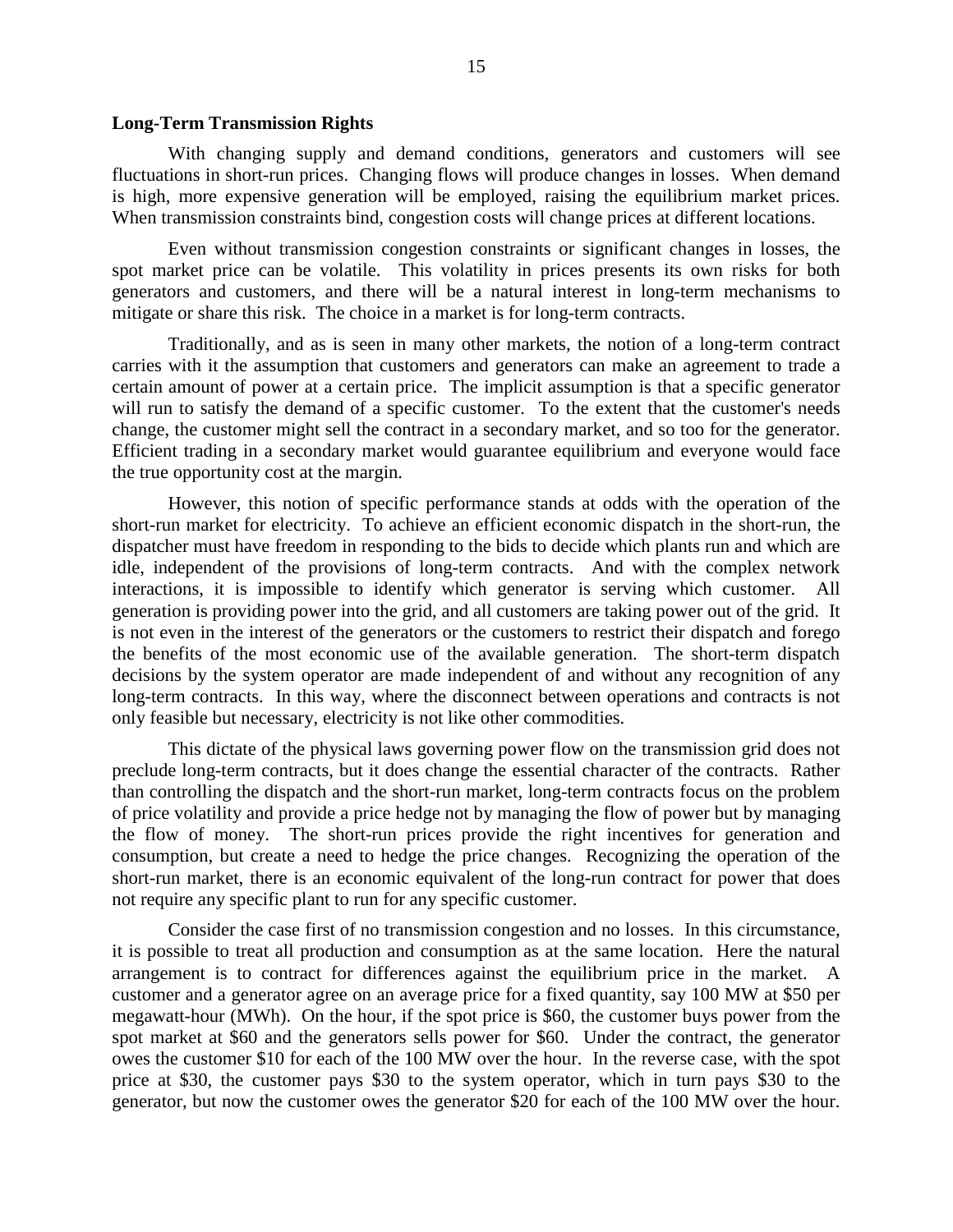This then is the familiar "contract for differences (CFD)."<sup>49</sup> It is a forward contract like those found for other traded commodities but discovered anew for electricity as an innovation in the market in England and Wales. The CFD allows for long-term contracts without direct contract administration by the system operator.

In effect, the generator and the customer have a long-term contract for 100 MW at \$50. The contract requires no direct interaction with system operator other than for the continuing short-run market transactions. But through the interaction with system operator and the coordinated spot market, the situation is even better than with a long-run contract between a specific generator and a specific customer. For now if the customer demand is above or below 100 MW, there is a ready and an automatic spot market where extra power is purchased or sold at the spot price. Similarly for the generator, there is an automatic spot market for surplus power or backup supplies without the cost and problems of a large number of repeated short-run bilateral negotiations with other generators. And if the customer really consumes 100 MW, and the generator really produces the 100 MW, the economics guarantee that the average price is still \$50. Furthermore, with the contract fixed at 100 MW, rather than the amount actually produced or consumed, the long-run average price can be guaranteed without disturbing any of the shortrun incentives at the margin. Hence the long-run contract is compatible with the short-run market.

In the presence of transmission congestion and losses, the generation contract is necessary but not sufficient to provide the necessary long-term price hedge. A bilateral arrangement between a customer and a generator can capture the effect of aggregate movements in the market, when the single market price is up or the single market price is down. However, transmission congestion and losses can produce significant movements in price that are different depending on location. If the customer is located far from the generator, transmission congestion might confront the customer with a high locational price and leave the generator with a low locational price. Now the generator alone cannot provide the natural back-to-back hedge on fluctuations of the short-run market price. Something more is needed.

Transmission congestion and losses in the short-run market raise another related and significant matter for the system operator. For example, in the presence of congestion, revenues collected from customers will substantially exceed the payments to generators. The difference is the congestion rent that accrues because of constraints in the transmission grid. At a minimum, this congestion rent revenue itself will be a highly volatile source of payment to the system operator. At worse, if the system operator keeps the congestion revenue, incentives arise to manipulate dispatch and prevent grid expansion in order to generate even greater congestion rentals. System operation is a natural monopoly and the operator could distort both dispatch and expansion. The same would apply to rents on losses. If the system operator retains the benefits from transmission rentals, this incentive would work contrary to the goal of an efficient, competitive electricity market.

The convenient solution to both problems – providing a price hedge against locational congestion differentials and removing the adverse incentive for the system operator – is to redistribute the congestion and net loss revenue through a system of long-run financial

<sup>49</sup> Sally Hunt and Graham Shuttleworth, Competition and Choice in Electricity, John Wiley and Sons, 1996, pp. 119-132.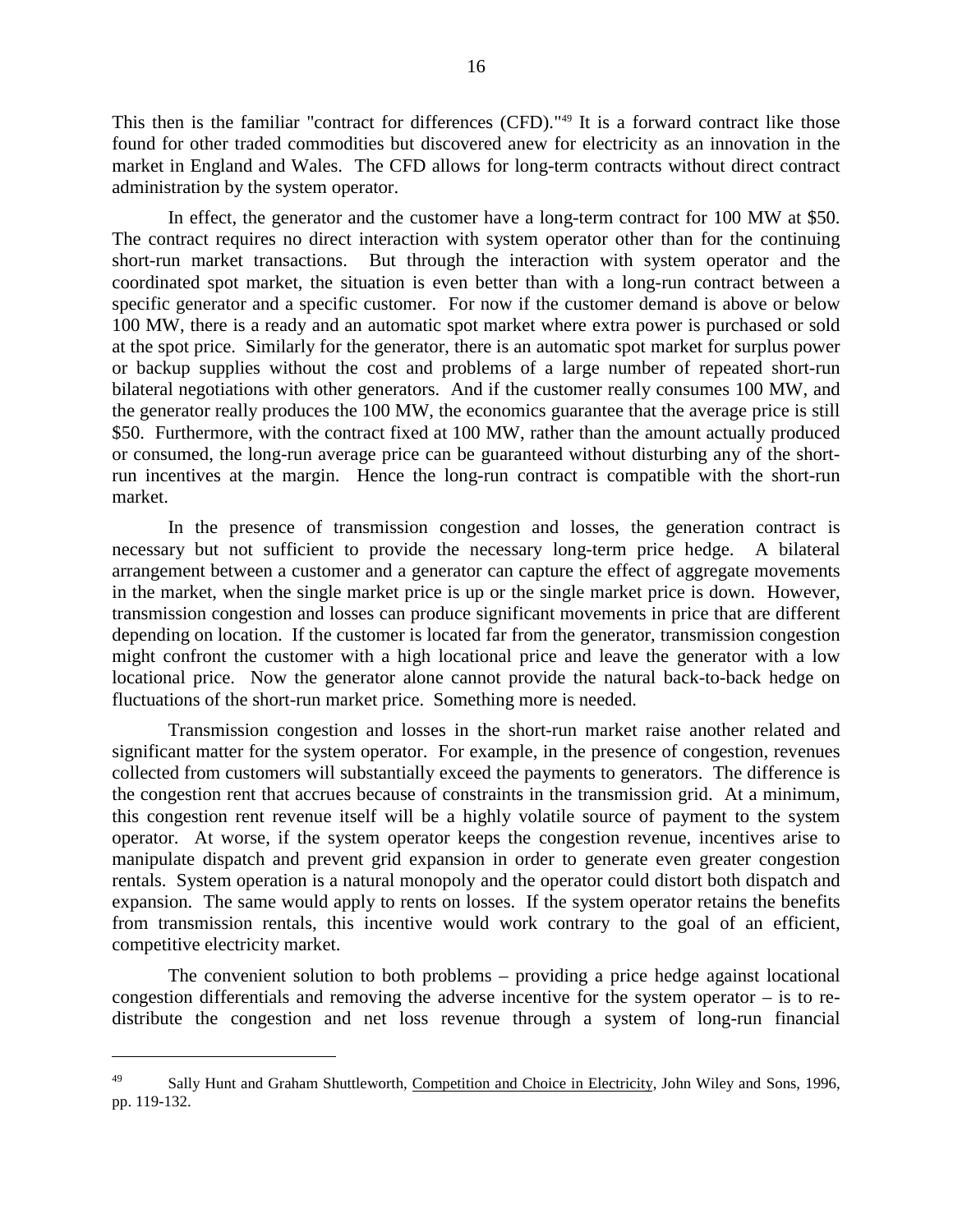transmission rights (FTR) operating in parallel with the long-run generation contracts.<sup>50</sup> Just as with generation, it is not possible to operate an efficient short-run market that includes transmission of specific power to specific customers. However, just as with generation, it is possible to arrange an FTR that provides compensation for differences in prices, in this case for differences in the congestion and marginal loss costs between different locations across the network.

The FTR for compensation would exist for a particular quantity between two locations. The generator in the example above might obtain an FTR for 100 MW between the generator's location and the customer's location. The right provided by the contract would not be for specific movement of power but rather for payment of the price difference. Hence, if a transmission constraint caused the price to rise to \$60 at the customer's location, but remain at \$50 at the generator's location, the \$10 difference would be the congestion rental. The customer would pay the \$60 for the power. The settlement system would in turn pay the generator \$50 for the power supplied in the short-run market. As the holder of the FTR, the generator would receive \$10 for each of the 100 MW covered under the FTR. This revenue would allow the generator to pay the difference under the generation contract so that the net cost to the customer is \$50 as agreed in the bilateral CFD power contract. Without the FTR, the generator would have no revenue to compensate the customer for the difference in the prices at their two locations. The FTR completes the package.

As with the familiar generation contract-for-differences, the FTR leaves undisturbed the marginal incentives for efficient operations. The FTR is defined for a fixed quantity. If actual usage exactly matches this quantity, the FTR provides a perfect transmission price hedge. But if usage exceeds this FTR quantity, there is no hedge for the incremental volume and the full incentive effect of efficient pricing applies. Likewise, if usage should be below the FTR volume, the payment would apply to the full FTR quantity, so the owner would see the proper marginal incentive to reduce transmission use.

These FTRs are equivalent to perfectly tradable physical transmission rights in a system that has parallel flows. Parallel connections increase system reliability, but create otherwise difficult problems in defining and using transmission rights.

If a simple feasibility test is imposed on the FTRs awarded to customers, the aggregate congestion payments received through the spot market will fund the payment obligations under the FTRs. Still, the transmission prices paid and received will be highly variable and load dependent. Only the system operator will have the necessary information to determine these changing prices, but the information will be readily available embedded in all the spot market locational prices. The FTRs define payment obligations that guarantee protection from changes in the transmission rentals. 51

Given the availability of this coordinated spot market and these efficient locational prices,

<sup>&</sup>lt;sup>50</sup> All current implementations of FTRs use congestion but not loss rentals. They are also known as Transmission Congestion Contracts (TCC), as in New York, and Financial Congestion Rights (FCR), in New England.

<sup>51</sup> Scott M. Harvey, William W. Hogan, and Susan L. Pope, "Transmission Capacity Reservations and Transmission Congestion Contracts," Center for Business and Government, Harvard University, June 6, 1996, (Revised March 8, 1997).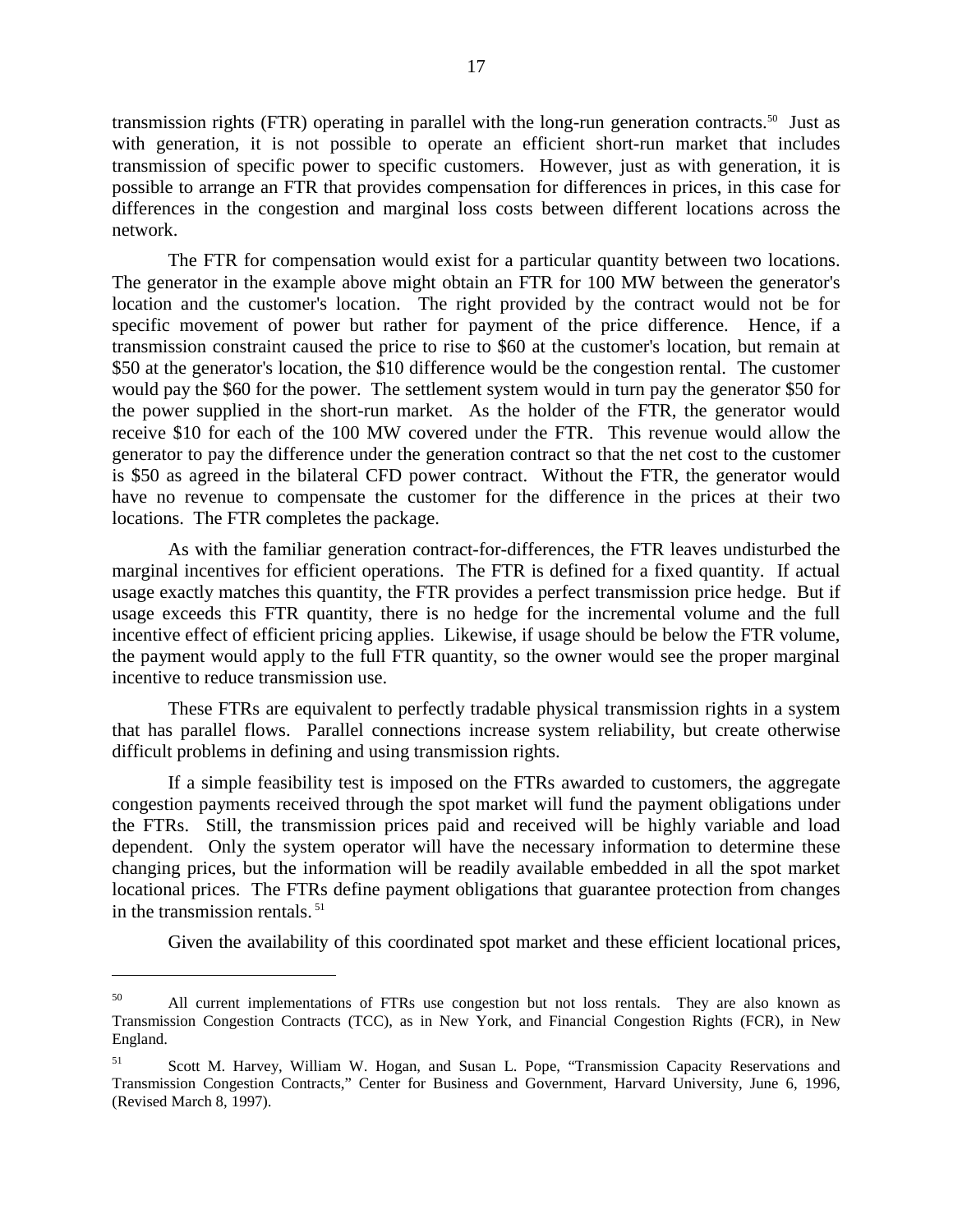market participants could schedule bilateral transactions or rely on trade through the spot market. The differences in locational prices would define the opportunity costs of transmission, giving rise to the creation of financial transmission rights.<sup>52</sup> Payment for the existing grid would appear in part as access charges, including the use of the "license plate" approach with region-specific access charges.<sup>53</sup>

These are the most important elements. These define the functions of the essential system operator. These are not mere technical details, and they have far-reaching implications for how, and how well, the market works. The rules for access to the limited capacity of the transmission system stand at the core of all other issues.

#### **Market Power**

The problem of market power remains as an important policy issue in electricity markets. The discussion here about the essential ingredients for market design addresses the institutions needed to support a competitive generation market. The full treatment of market power is a complex issue. Furthermore, the argument would be that market design is not the best tool for mitigating market power. An examination of the implications of market power would take us too far afield. For the present purposes, recognize that the coordinated spot market design itself will not eliminate market power. Substantial market power would call into question any proposal to rely on markets for generation.

If there is significant exercise of traditional market power through withholding of generation, this has important policy implications. The preferred response would be bid caps targeted at those exercising market power in the short-run and divestiture in the long-run, and this action alone might be sufficient to moderate the average price impacts. However, if the explanation for market problems lies elsewhere, the policy implications would be different. If scarcity and higher costs are the dominant forces, bid caps on large suppliers and divestiture would have little, maybe no, impact on the outcome of prices and production. Most importantly, price caps that appear more justifiable in the presence of traditional market power become exactly the wrong approach in dealing with scarcity.<sup>54</sup>

#### **REFORMS OF REFORMS**

The theory of the case for the market design with an efficient coordinated spot market run by the system operator is by now well supported by practical experience. The main ingredients of the coordinated spot market with locational pricing exist in many parts of the world as diverse as Chile and New Zealand, and the combined package with FTRs has been operating successfully in PJM since 1998. The same general design has been adopted in New York,<sup>55</sup> and embraced as a

<sup>52</sup> RTO Order, pp. 382-383.

<sup>53</sup> RTO Order, p. 524.

<sup>54</sup> For a further discussion of market power issues, see Scott M. Harvey and William W. Hogan, "On The Exercise Of Market Power Through Strategic Withholding In California," Center for Business and Government, Harvard University, April 24, 2001.

<sup>55</sup> New York began operation under this market design in November 1999.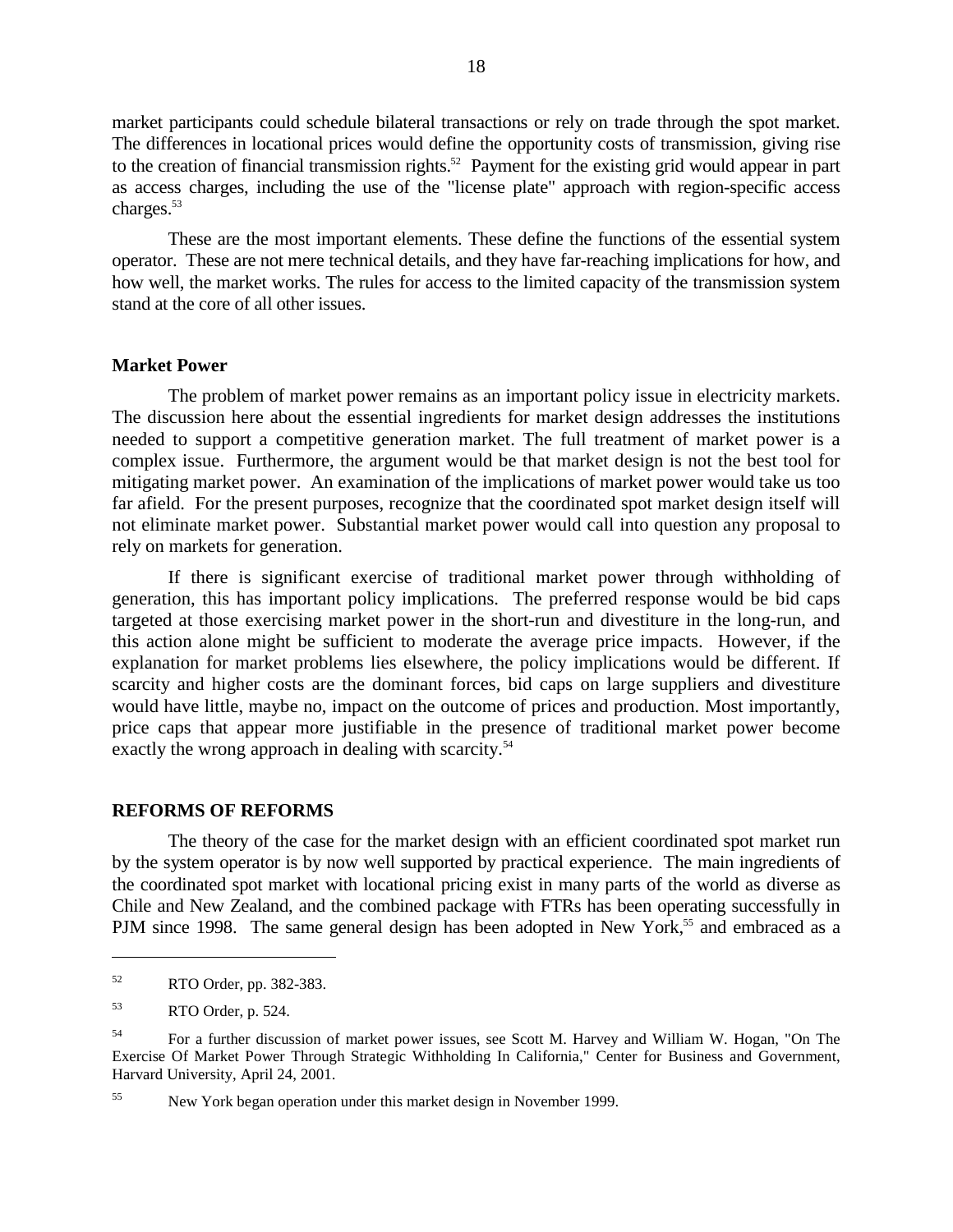Efficient pricing, in particular, is especially important in markets that allow participant choices. Almost by definition, any approach other than economic dispatch with nodal pricing will produce prices that are not consistent with market equilibrium. Inevitably, this inconsistency will drive the monopoly system operator or grid owner to intervene in the market. The problems that arise when we do anything else are apparent in various experiments where supposed simplifications produced predictable problems. The successes did not come immediately or easily, and success is not found everywhere. There have already been reforms of reforms, and more will follow. However, the outcome is uncertain. The delay in implementing good RTO designs throughout the United States leaves the restructuring process vulnerable. Other countries are still struggling with the core issues. Review of a few prominent cases that go beyond the initial reforms illustrates the general argument.

#### **PJM Interconnection**

 $\overline{a}$ 

The debate over transmission usage and transmission pricing in PJM provides a stark illustration of the difficulty and the challenge of market design.<sup>56</sup> In March of 1997, the FERC approved an interim transmission access and pricing system to operate in conjunction with a realtime spot market coordinated through the PJM ISO. Faced with opposition to a full locational pricing and congestion charging mechanism for actual use of the system, the FERC endorsed the locational approach in principle but adopted temporarily an alternative model based on a single market clearing price (MCP). The MCP approach minimized the importance of transmission congestion and rejected the locational pricing model as too complicated and unnecessary. Instead, the MCP model would treat the entire PJM system as a single zone.

In essence, much like the approach in England and Wales, the MCP model priced all transactions through the spot-market at the "unconstrained" price, based on a hypothetical dispatch. To the extent that the actual dispatch encountered transmission constraints, the MCP model would pay the more expensive generators to run and average these congestion costs over all users.

The model included two other notable features. First, in the face of transmission congestion, the generators that were constrained not to run would be paid nothing, even though they had bids below the "unconstrained" price. Unlike in the case of England and Wales, there was objection to adopting any system that depended on paying generators not to generate power, with the attendant discrimination and perverse incentive effects. Second, market participants had the option to schedule bilateral transactions separately from the bid-based economic dispatch of the ISO, with a separate payment for their share of the total congestion cost. This flexibility to use bilateral transactions or to participate in the coordinated spot market was a major design objective not to be abandoned.

This pricing system is representative of a zonal approach, and has much in common with zonal systems adopted elsewhere in the world. $57$  However, should the system become

<sup>&</sup>lt;sup>56</sup> For details, see William W. Hogan, "FERC Policy on Independent System Operators: Supplemental Comments," Federal Energy Regulatory Commission, Docket No. PL98-5-000, Washington DC, May 1, 1998.

<sup>&</sup>lt;sup>57</sup> Here the issue is pricing for transmission congestion. The recovery of embedded costs of transmission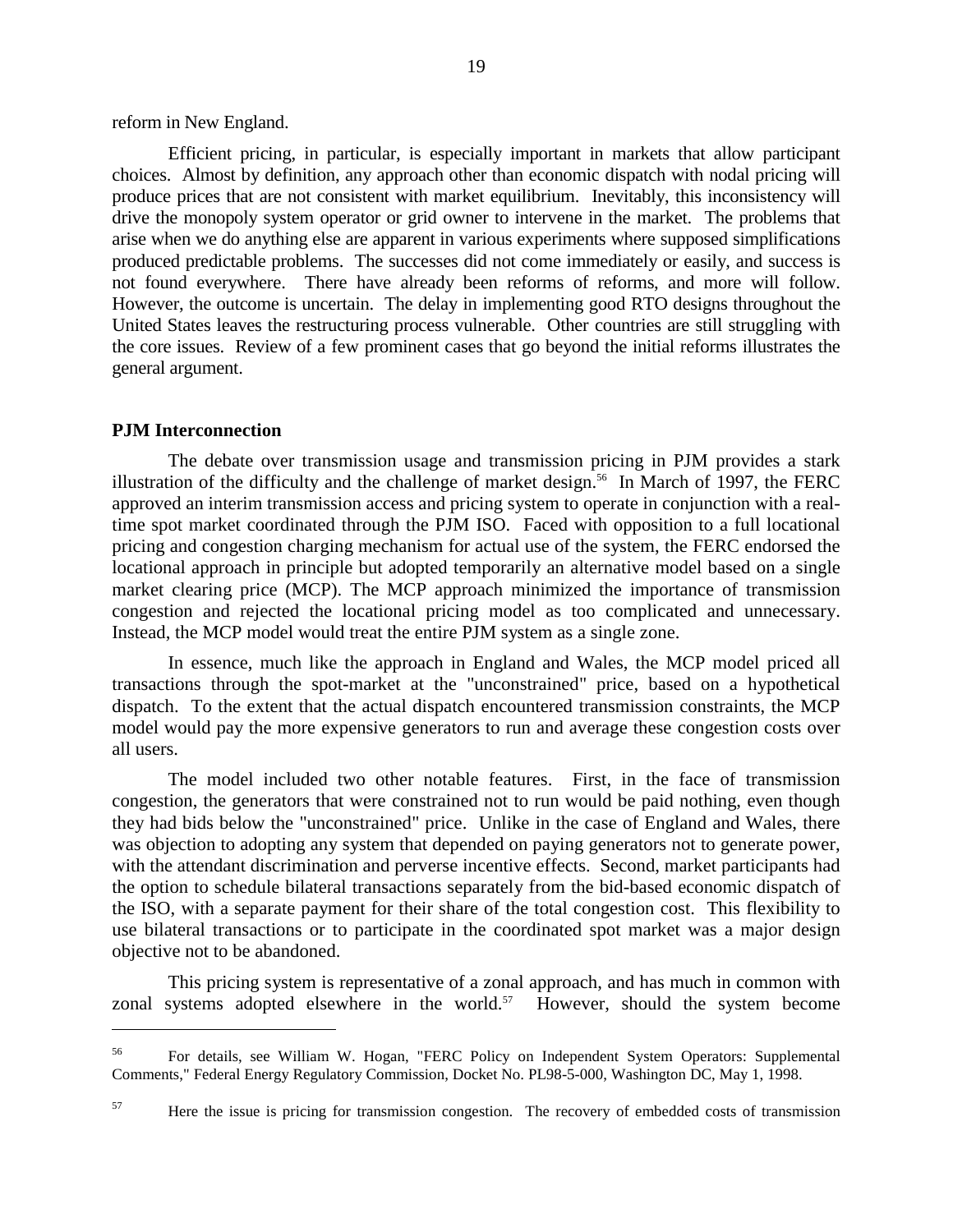constrained, the two exceptional features noted above would create a powerful and perverse incentive. If there were no transmission constraints, there would be no transmission congestion and everything would work as with the locational pricing system. But when congestion appeared, everything would be different. The supporters of the zonal approach argued that the total cost of congestion would be small, summed over the year, and therefore any inefficiencies could be safely ignored.

Ignoring a difference between prices and marginal costs is a safe practice in a regulated world without flexibility and choice. The incentives don't matter and the small costs get lost in the larger system. Inconsistent pricing can work inside the closed black box of the vertically integrated system. But the cost of ignoring a gap between prices and marginal costs in the world of choice can be large indeed. Witness the events when the PJM system became constrained, starting in June of 1997.

The data for a representative constrained dispatch found the marginal cost in eastern PJM at about \$89 per MWh, when at the same time the marginal cost in the west was \$12 per MWh and the "unconstrained" price was approximately \$29 per MWh. The incentives were clear. A customer could buy from the spot-market dispatch at \$29, or it could arrange a bilateral transaction with a constrained-off generator in the west at a price closer to \$12.<sup>58</sup> The small average congestion cost would be the same either way, and would not affect the choice. The choice, therefore, presented a test for generators.

Faced with these incentives, constrained-off generators passed the test. They quickly arranged bilateral transactions and scheduled their power for delivery, thereby exceeding the transmission limits. This, in turn, required the ISO to constrain the output from some other generator, who would then follow the same direct path to a bilateral schedule rather than sit idle and collect nothing. Soon the ISO had no more controllable generating units with which to manage the transmission constraints. Unable to fix the perverse pricing incentives, the ISO resorted to administrative mechanisms to prohibit bilateral transactions or declare a "minimum" generation emergency during the peak generation period. In effect, while restructuring to facilitate a market, the unintended consequences of superficially simple pricing spawned administrative rules to prohibit the market from responding to the price incentives when they mattered most. Shackled with inconsistent pricing rules, the ISO had to resort to direct preemption of market choices.

The point was made in a dramatic way. The important issue is not the total cost of congestion, which may be small on average. The point is the incentives at the margin when the system is constrained. In designing the rules for transmission pricing and access for a competitive market, it matters little what the rules are for periods when the system is unconstrained. The important question is how the rules deal with the market when the system is constrained. Even if the total cost of congestion might be modest over the year, the gap between \$29 and \$12, or \$89 and \$12, is more than sufficient to get the attention of market participants. Given the margins in this business, they will change their behavior for \$1. And the changes in behavior can substantially affect system operations; in fact, the whole point of electricity

investment through access charges is a separate matter that is amenable to zonal approach.

<sup>58</sup> Power Markets Week, September 1, 1997, p. 13.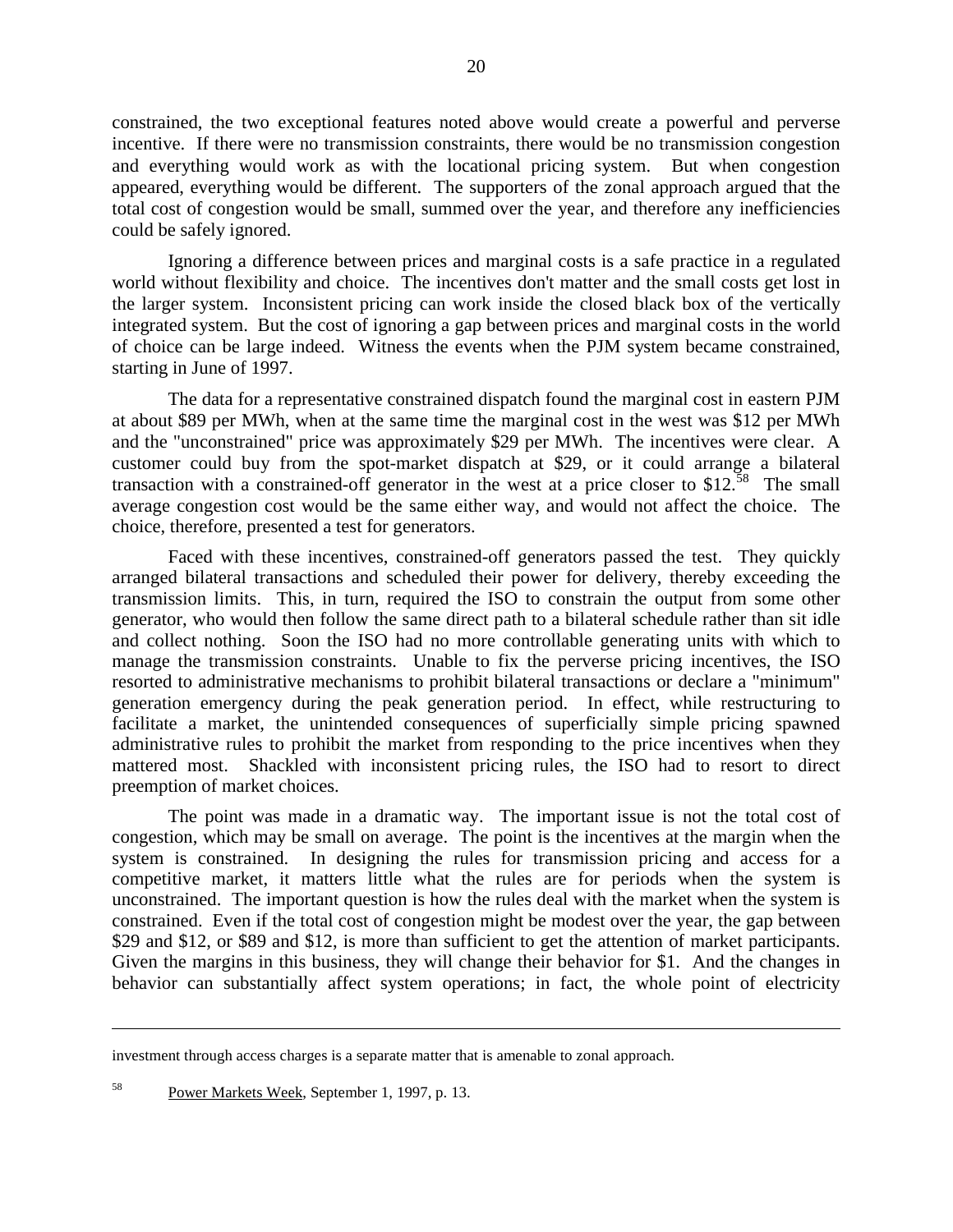restructuring is that changes in behavior can affect system operations and lead to different patterns of electricity use and investment.

In the locational pricing system, the perverse incentives would not arise. Given the same facts as above, the locational prices would equal the marginal costs. Those customers purchasing power from the spot market in the east would have seen \$89 as the price. True, they could have arranged a bilateral transaction with a generator in the west, paying \$12 for the energy. But they would then face a transmission charge of \$77 (\$89-\$12), making them indifferent at the margin, just as intended. Likewise, customers in the west would pay \$12 and have no incentive to change. Every generator would be producing at its short-run profit maximizing output, given the prices. The market equilibrium would support the necessary dispatch in the presence of the transmission constraints. Spot-market transactions and bilateral schedules would be compatible. Flexibility would be allowed and reliability maintained consistent with the choices of the market participants.

The PJM ISO was fully aware of the perverse incentives of zonal congestion pricing and the problems they created, but without the authority to change the pricing rules it had no alternative but to restrict the market. Faced with this reality, the FERC acted to approve the locational pricing system that became operational in PJM at the beginning of April of 1998. The developing experience should be better understood to avoid the pitfalls of the complicated zonal "simplification." The subsequent successful experience in PJM has demonstrated the practical importance of locational pricing.<sup>59</sup> The PJM ISO determines locational prices for over two thousand locations every five minutes. Trading hubs are included and the western hub has become a major market center. FTR auctions occur ever month. Congestion is common. generators are building where generation is valuable. The PJM system works with both a realtime and a day-ahead market.<sup>60</sup>

#### **New England**

 $\overline{a}$ 

There are many ways that things can go wrong. The PJM 1997 experiment with a zonal pricing system collapsed as soon as the system became constrained. Subsequently, New England adopted a similar MCP approach but without the flexibility for participants to self-schedule to counteract dispatch instructions. However, New England found that the one-zone congestion pricing system created inefficient incentives for locating new generation.<sup>61</sup> Faced with uniform pricing, generators preferred to build where costs were low rather than where value was high. To counter these price incentives, New England proposed a number of limitations and conditions on new generation construction. Following the FERC's rejection of the resulting barriers to entry for new generation in New England, there developed a debate over the preferred model for managing

<sup>59</sup> Two of the original sponsors of the MCP plan, Philadelphia Electric Company and Enron, subsequently became active supporters of the PJM locational pricing market model.

<sup>&</sup>lt;sup>60</sup> PJM Interconnection. L.L.C. For further details on the experience in PJM, see William W. Hogan, "GETTING THE PRICES RIGHT IN PJM. Analysis and Summary: April 1998 through March 1999, The First Anniversary of Full Locational Pricing," April 2, 1999, available through the author's web page; and the earlier discussion in the Electricity Journal, September 1998, pp. 61-67.

<sup>&</sup>lt;sup>61</sup> New England Power Pool, 85 FERC Para 61,141 (1998). For a critique of the previously proposed onezone congestion pricing system, see Peter Cramton and Robert Wilson, "A Review of ISO New England's Proposed Market Rules," Market Design, Inc., September 9, 1998.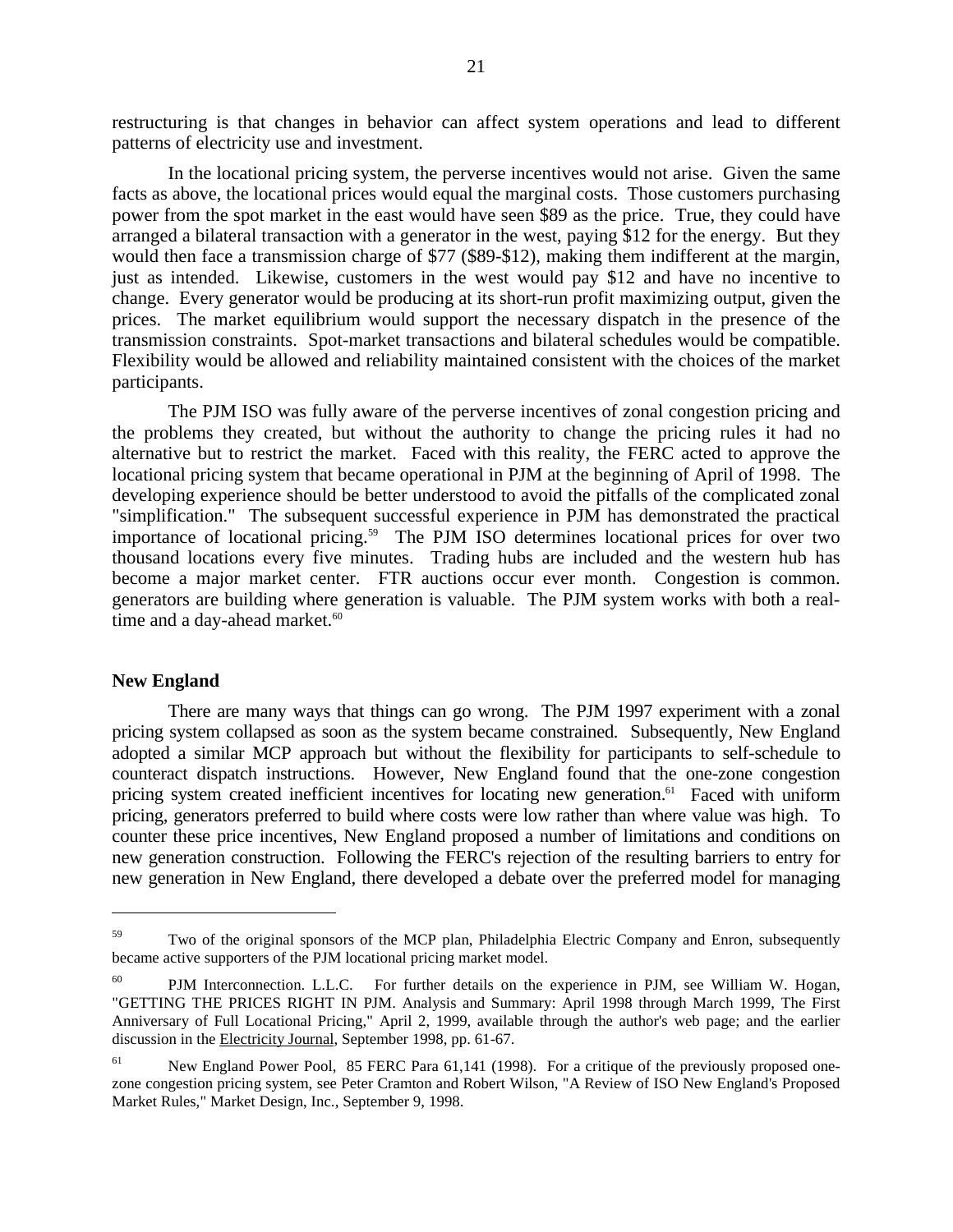and pricing transmission congestion.<sup>62</sup> One zone was not enough, but perhaps a few would do?

The extended conversation amounted to a complete replay of all the market design issues, going well beyond the issue of congestion alone. In the end, New England proposed to go all the way to a locational pricing system. The revised model included a new coordinated spot market, locational pricing, and financial transmission rights.<sup>63</sup> Hence, the ISONE reforms of reforms would produce a market design that is similar to that operating in New York and PJM. The three ISOs then joined with the Ontario market operator in a memorandum of understanding to coordinate the operation of their markets and resolve seams issues.<sup>64</sup> Subsequently, ISONE and PJM announced an agreement for ISONE to adopt the PJM market design, protocols, and certain software.<sup>65</sup>

#### **New Zealand**

 $\overline{a}$ 

In many ways, the New Zealand market design has been at the forefront of best practice. Furthermore, the electricity reform process in New Zealand involved extensive consideration of the essential ingredients of market design and the experience in other countries. The New Zealand electricity market provides fundamental design elements needed to support competition in generation and supply. A key feature of any such market is the use of a coordinated spot market to handle balancing, transmission usage and security requirements. The New Zealand spot market includes a bid-based, security-constrained, economic dispatch with fully locational prices for real-time decisions. The bids summarize the preferences of the market participants and ensure that the final dispatch choices respect those preferences. The security constraints preserve the conditions needed to ensure reliable operations. The principles of economic dispatch define both the traditional engineering practice and the results of a competitive equilibrium. In this regard, the New Zealand model for real-time operations is aligned with the best international practice for a competitive electricity market.<sup>66</sup>

Nevertheless, motivated in large part with concerns over the results of retail competition, New Zealand has reconsidered its reforms and revisited the issues of electricity market design.<sup>67</sup> There are special issues in New Zealand, particularly its distinctive attempt to create regulation

<sup>&</sup>lt;sup>62</sup> Federal Energy Regulatory Commission, New England Power Pool Ruling, Docket No. ER98-3853-000, October 29, 1998.

<sup>&</sup>lt;sup>63</sup> ISO New England, "Congestion Management System and a Multi-Settlement System for the New England Power Pool," FERC Docket EL00-62-000, ER00-2052-000, Washington DC, March 31, 2000. The proposal includes full nodal pricing for generation and, for a transition period, zonal aggregation for loads. Federal Energy Regulatory Commission, "Order Conditionally Approving Congestion Management and Multi-Settlement Systems," Docket No. EL00-62-000, June 28, 2000.

<sup>&</sup>lt;sup>64</sup> PJM, NYISO, ISONE, IMO Press Release, "Ontario's IMO and U.S. Independent System Operators Sign Agreement To Coordinate Inter-Regional Power System Operations," December 21, 1999.

<sup>&</sup>lt;sup>65</sup> PJM, ISONE Press Release, "ISO New England and PJM Interconnection Propose a Standard Market Design for Wholesale Electricity Markets," March 29, 2001.

<sup>66</sup> For a further discussion, see William W. Hogan, "Regional Transmission Organizations: Millennium Order on Designing Market Institutions for Electric Network Systems," Center for Business and Government, Harvard University, May 2000.

<sup>&</sup>lt;sup>67</sup> Ministry of Economic Development of New Zealand, "Inquiry into the Electricity Industry," Report to the Minister of New Zealand, Wellington, New Zealand, June 2000.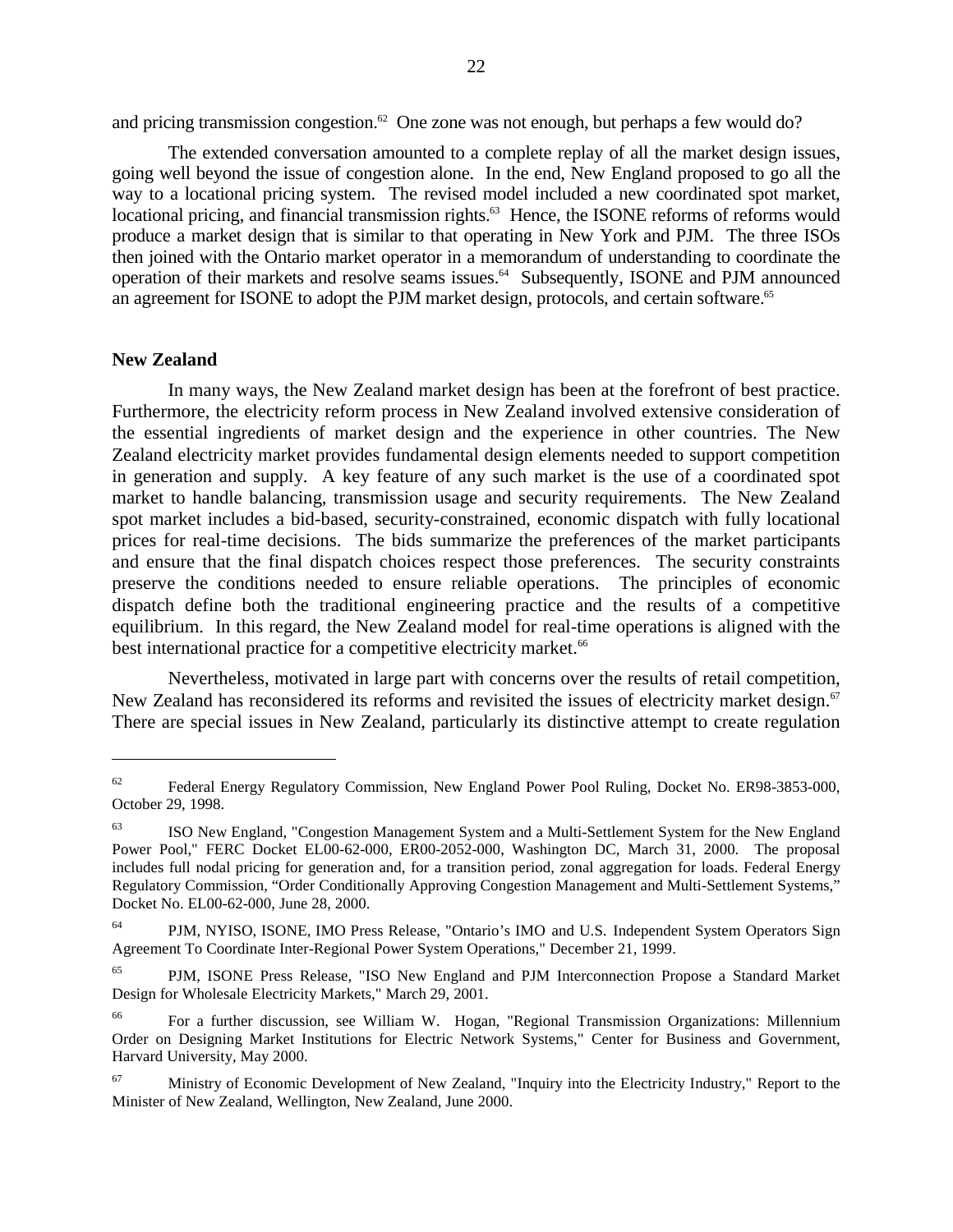without regulators. The latest reform of the reforms was not complete at the end of 2000, but it did give evidence of continuing the process of careful examination of all the pieces and their interdependence. The Government of New Zealand set down principles for reform of the electricity market and development of new regulatory arrangements.<sup>68</sup> These principles could serve as a model for other countries.

The foremost missing ingredient in the New Zealand wholesale market design is a system of long-term transmission rights. A further extension of the New Zealand design would allow for a connection between short-term operations and long-term contracting by providing FTRs. It is straightforward that the monopoly transmission provider must be the first source of transmission rights. These rights might be tradable in a secondary market, but the fundamental definition, initial award, and ongoing provision of the transmission rights must be handled through the transmission provider. Furthermore, the transmission rights must be made compatible with the operation of the coordinated spot market. The special characteristics of the electricity network complicate the definition and provision of long-term transmission rights. The use of FTRs provides a consistent solution that is both theoretically sound and demonstrated in successful applications.

At the end of 2000, there was common agreement that preserving the best features of the existing New Zealand wholesale market design should be a high priority. Furthermore, there was agreement that extending the model to include FTRs would provide an added tool that would provide mechanisms for hedging transmission congestion costs and incentives for longterm investment.<sup>69</sup>

#### **England and Wales**

 $\overline{a}$ 

The case of England and Wales presents an exception and a challenge to the argument developed in this paper. The initial reforms in England and Wales in 1990 were highly influential in subsequent developments in electricity restructuring around the world. The signature element of the model was the introduction of the "Pool" by which the system operator managed a coordinated spot market. The principal difference from the British design and the essential ingredients described above was the reliance on a single zone in place of locational pricing to recognize the effects of transmission congestion. The problems created by this exception were managed through a combination of socialization of the congestion costs and a policy of guaranteeing full access to the grid for all generators. In practice, this meant that generators in certain regions would be paid not to generate power when the system was constrained.

The perverse incentives that flowed from this pricing system created a predictable market response that led to a rapid increase in the cost of managing congestion. This could not be sustained, and the policy response was to provide incentives for the National Grid Company to manage the transmission grid, set locational connection charges, and absorb a fraction of the congestion costs. In effect, this approach reverted to the use of a monopoly with price cap

<sup>68</sup> Pete Hodgson, Minister of Energy, "Government Policy Statement: Further Development of New Zealand's Electricity Industry," Wellington, New Zealand, December 2000.

<sup>&</sup>lt;sup>69</sup> Ministry of Economic Development of New Zealand, "Inquiry into the Electricity Industry," Report to the Minister of New Zealand, Wellington, New Zealand, June 2000, p. 61.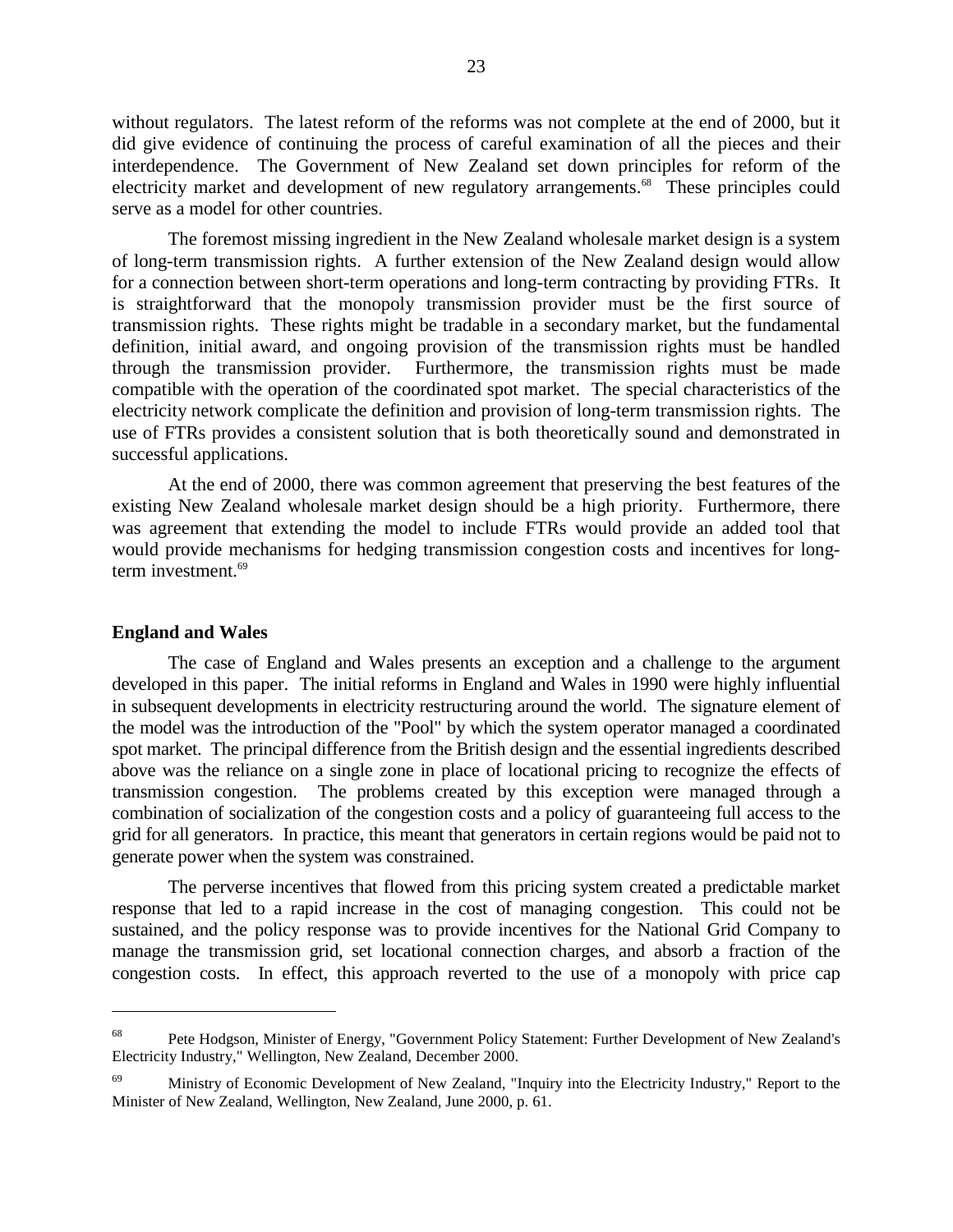regulation in order to provide incentives to counteract the effects of inefficient pricing presented to the market participants. This left problematic incentives for the location of new generating plant, much as in New England, but on balance the system seemed to be working reasonably well.<sup>70</sup> This particular solution would be difficult to transport to another country where multiple interconnected system operators would be found with parallel flows, not just one system operator with a few controllable interconnections. In any event, the locational incentive problems remain and "…the costs of inefficient location can be large compared to the benefits of competition." 71

The more persistent problem in England and Wales was the concern over the ability of the relatively few large generating companies to manipulate the pool price.<sup>72</sup> Although there were some divestitures of existing generating plants and a substantial volume of new construction, the concern remained that the exercise of market power was a problem. Of course, no market is perfect, and different observers might come to different conclusions about the seriousness of the market power problem in England and Wales. However, this is a value judgment, and the British regulator came to the view that something needed to be done about market power and other features of the market design.

The subsequent argument and analysis took an unusual turn, however, when the conclusion emerged that the very design of the British pool and its coordinated spot market facilitated, even caused, the exercise of market power. The argument arose that somehow the formal application of the economic law of one price made it easier to manipulate the market, and the transparency of the pool reinforced this ability.

Thus arrived the New Electricity Trading Arrangements (NETA) for the market in England and Wales.73 The new system is complicated, but the essence is simple. Market participants would be required to arrange bilateral transactions at confidential prices. As always, the desire to rely completely on decentralized trading could not be realized. There is still a need for a system operator providing coordination services. Hence, in the NETA design the old day-ahead pool based on a coordinated spot market with a market-clearing price was replaced by a three-and-a-half-hour ahead balancing system with a complex pricing scheme that features a pay-as-bid mechanism with rules intended to penalize imbalances. In effect, the old coordinated spot market with relatively efficient pricing was replaced with a new coordinated spot market with inefficient and obscure pricing.

A complete analysis of the features of this reform of the reform in England and Wales is beyond the scope of the present paper. However, there is substantial support for the view that the NETA reform premise was misplaced:

"The government believes that the Pool has been biased against coal-fired generators, and that its price-setting rule (all generators are paid the bid of the

 $70$  David M. Newbery, Privatization, Restructuring, and Regulation of Network Utilities, MIT Press, 1999, pp. 210.

<sup>&</sup>lt;sup>71</sup> David M. Newbery, Privatization, Restructuring, and Regulation of Network Utilities, MIT Press, 1999, pp. 269.

<sup>&</sup>lt;sup>72</sup> Catherine Wolfram, "Measuring Duopoly Power in the British Electricity Spot Market," American Economic Review, Vol. 89, No. 4, September 1999, pp. 805-826.

<sup>73</sup> For details on NETA see the UK regulator: Office of Gas and Electricity Markets, "Balancing and Settlement Code," March 1, 2001.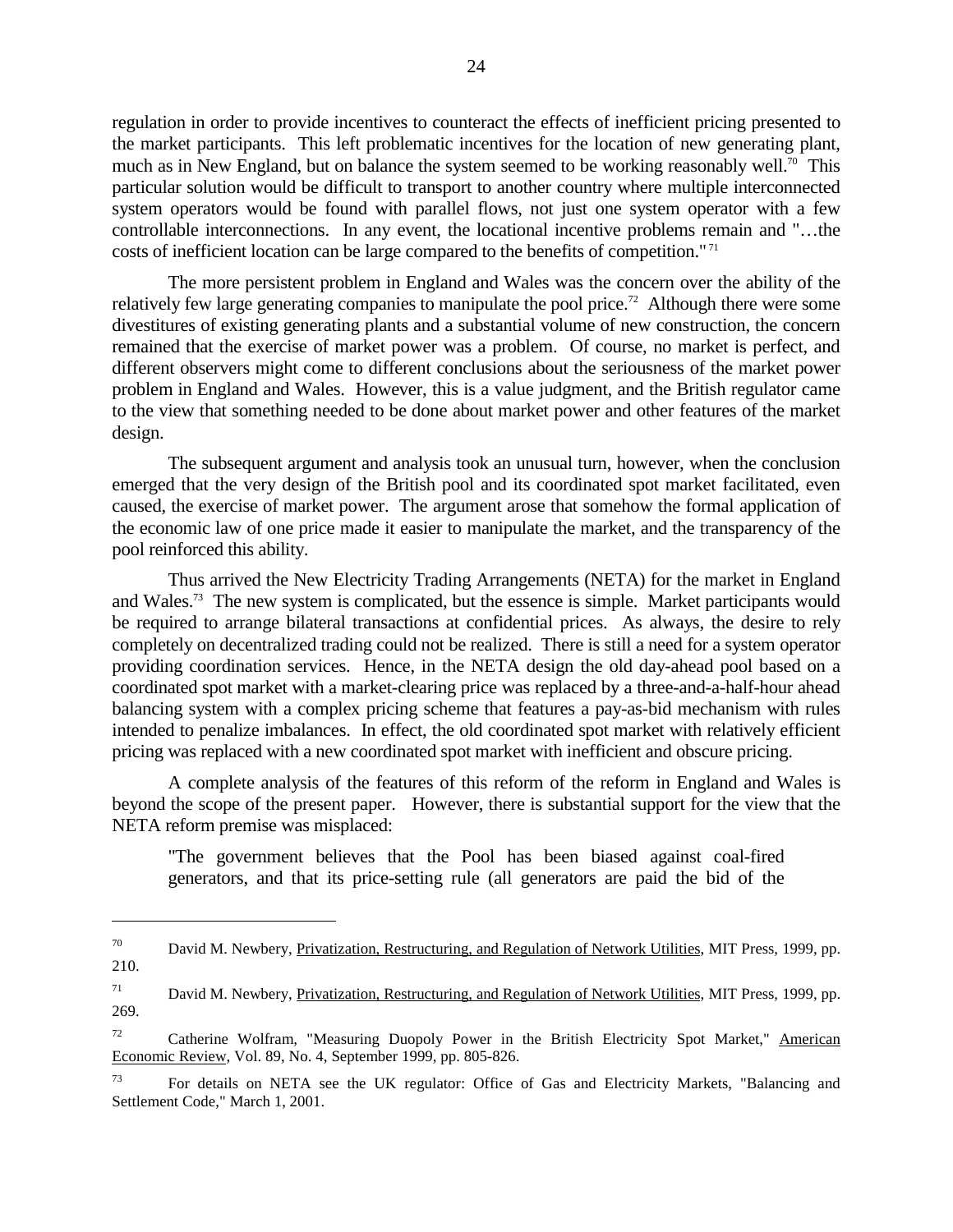marginal unit) has inflated the level of prices. In practice, many of the perceived problems in the Pool are the result of market power, not the basic design of the Pool, which is capable of sending the right price signals to generators."<sup>74</sup>

Other economic analyses come to even stronger conclusions that the policy does not hold up under logical scrutiny,<sup>75</sup> will increase costs,<sup>76</sup> and should not be followed by the rest of the world.<sup>77</sup>

In any event, this particular reform of reforms is fully supported by the British regulator and was launched in March 2001 after a great deal of preparation and expense. The early days included the expected startup problems. The lights have stayed on, but it is too early to tell much. It will be of great interest to follow the progress of NETA. It is a test of the main argument here. By the analysis above, we would expect the use of inefficient pricing in the spot market to result in greater costs for market participants and substantial unanticipated market behavior. This in turn will produce more, not less, intervention by both the regulator and the monopoly system operator as they then seek to undo what the market has done.

#### **California**

 $\overline{a}$ 

The most prominent early death of an electricity reform appears to be a suicide by reckless behavior. At the turn of the millennium, the early promise of the California electricity market reforms unraveled in the cascading collapse of a major market and the worst electricity restructuring policy failure ever seen or even previously imagined. By the end of 2000, a power crisis in California laid bare the dangers of designing a market while ignoring the fundamentals of how power systems operate. A flawed wholesale market and a caricature of a retail electricity market arose in California as the product of a volatile combination of bad economic theory and worse political economy practice.

Bad design outcomes were compounded by bad luck. There had been little addition to generating capacity for more than a decade. Low water reservoirs behind power dams combined with higher natural gas prices and tighter environmental conditions. An unexpected surge in demand from economic growth hit the inefficient market and produced unprecedented price increases. In the event, starting in June 2000 wholesale prices surged and stayed above \$150 per MWh while retail prices for the same energy were limited to approximately \$65. The system soon fell apart, the lights literally began to go out, and "deregulation" was pronounced dead.<sup>78</sup>

 $74$  Richard Green's "Draining the Pool: The Reform of Electricity Trading in England and Wales", Energy Policy, Vol. 27, No. 9, 1999, p. 515.

<sup>&</sup>lt;sup>75</sup> Alex Henney, "The Illusory Politics and Imaginary Economics of NETA," Power UK, 85, March 2001, pp. 16-26.

<sup>76</sup> Bower, John and Derek W. Bunn, "Model-Based Comparisons of Pool and Bilateral Markets for Electricity," Energy Journal, Vol. 21, November 3, 2000, pp. 1-29.

<sup>77</sup> Catherine D. Wolfram, "Electricity Markets: Should the Rest of the World Adopt the UK Reforms?", Regulation, The Cato Institute, Vol. 22, No. 4, 1999, pp. pp. 48-53.

<sup>78</sup> For a polished review of the elements of the unhappy combination of events, see Bay Area Economic Forum, "The Bay Area - A Knowledge Economy Needs Power: A Report on California's Energy Crisis and its Impact on the Bay Area Economy," April 2001. (www.bayeconfor.org)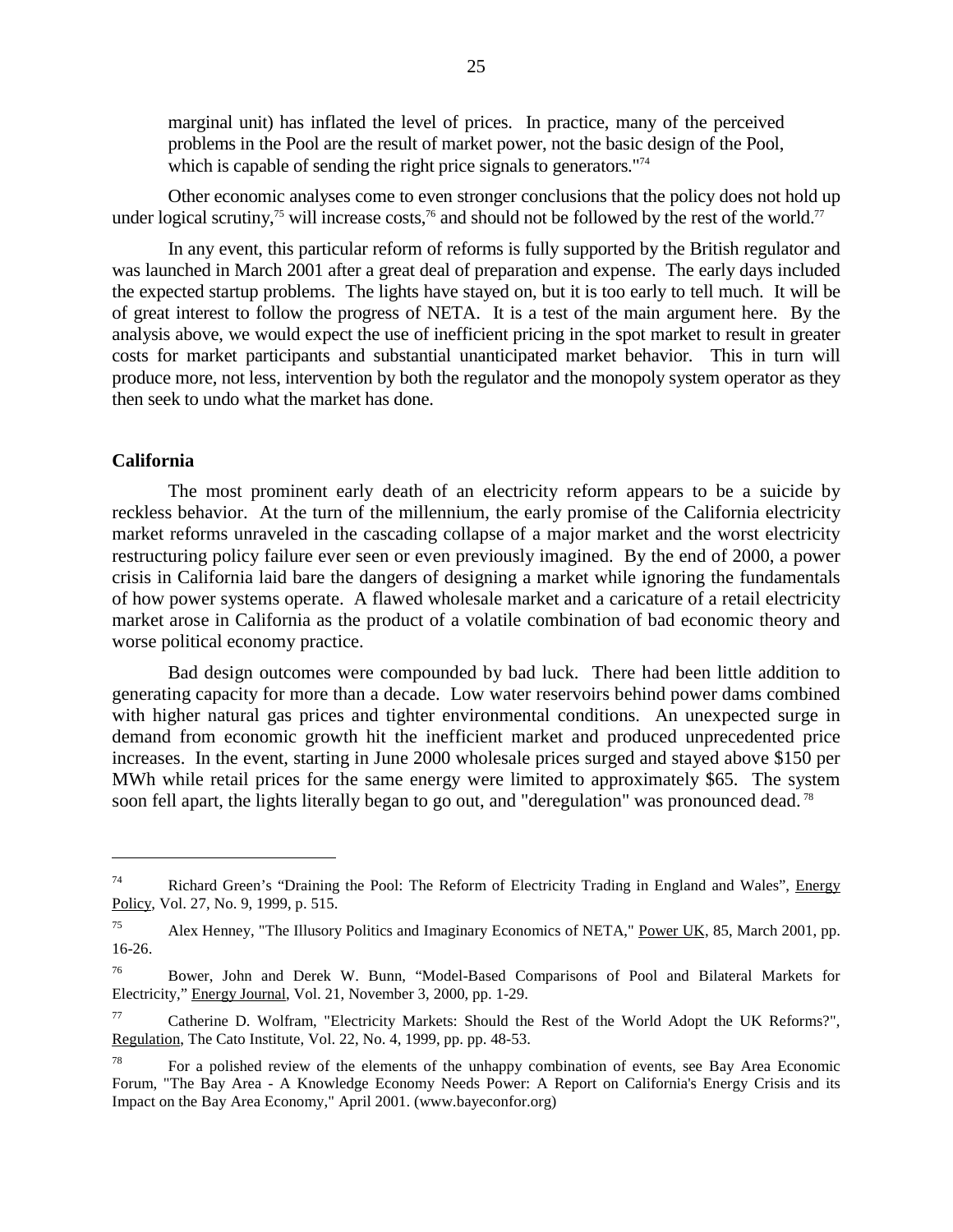A full investigation of this subject would take us far from the main topic.<sup>79</sup> However, for the subject at hand, California is important because the market was in trouble well before it spun out of control in the summer of 2000. Even without its run of substantial bad luck and exploding prices, the California reform needed reforming, almost immediately.

As the political process took over in 1995, California turned away from the regulator's

"Blue Book." Instead, California built its market design on a flawed premise that the inescapable reality of coordination requirements could be ignored or minimized in an effort to honor a boundless faith in the ability of markets to solve all problems. Worse yet, the design of the California market embraced the notion that what little the system operator would do should be done inefficiently in order to leave even more coordination problems for the market to solve.<sup>80</sup> This was an unprecedented

 $\overline{a}$ 



experiment with a "seriously flawed" market design that did not work in theory.<sup>81</sup> We now know that it did not work in practice either.

The bad economic theory was a full embrace of the objective of creating a market for middlemen, no matter what the cost. In California, the approach of a coordinated spot market was explicitly rejected in preference to a complicated trading regime as embodied in the Memorandum of Understanding of 1995.<sup>82</sup> The subsequent 'ten commandments' from the CPUC

<sup>&</sup>lt;sup>79</sup> For an expanded version of this discussion and further references on the California market design failure, see John D. Chandley, Scott M. Harvey, William W. Hogan, "Electricity Market Reform in California," Comments in FERC Docket EL00-95-000, Center for Business and Government, Harvard University, November 22, 2000.

<sup>&</sup>lt;sup>80</sup> Steven Stoft, "What Should a Power Marketer Want?", The Electricity Journal, 1997, pp. 34-45.

<sup>&</sup>lt;sup>81</sup> William W. Hogan, "A Wholesale Pool Spot Market Must Be Administered by the Independent System Operator: Avoiding the Separation Fallacy," Electricity Journal, December 1995, pp. 26-37.

<sup>&</sup>lt;sup>82</sup> "Professor Hogan can also be read to suggest that the ISO should become the 'pool' by taking schedules which include not just quantity information, but also include price information so that the ISO can select 'the most economically efficient' requests from among the schedules, as if the schedules were bids into the pool. This proposal would essentially re-create the pool in the guise of the ISO. Again, there can be no doubt that the parties intended to foreclose this situation. Indeed, the parties went to great lengths in the MOU to allow buyers and sellers to purchase unbundled transmission rights, to make quantity-only schedules, and not to disclose pricing information to the ISO or subject their transactions to 'economic dispatch.'" Enron et al., "Comments of Enron Capital & Trade Resources, Wickland Power Services, Destec Power Services, inc., Illinova Power Marketing, Inc., Coastal Electric Services, and Electric Clearinghouse, Inc., on the Memorandum of Understanding filed September 11, 1995," dated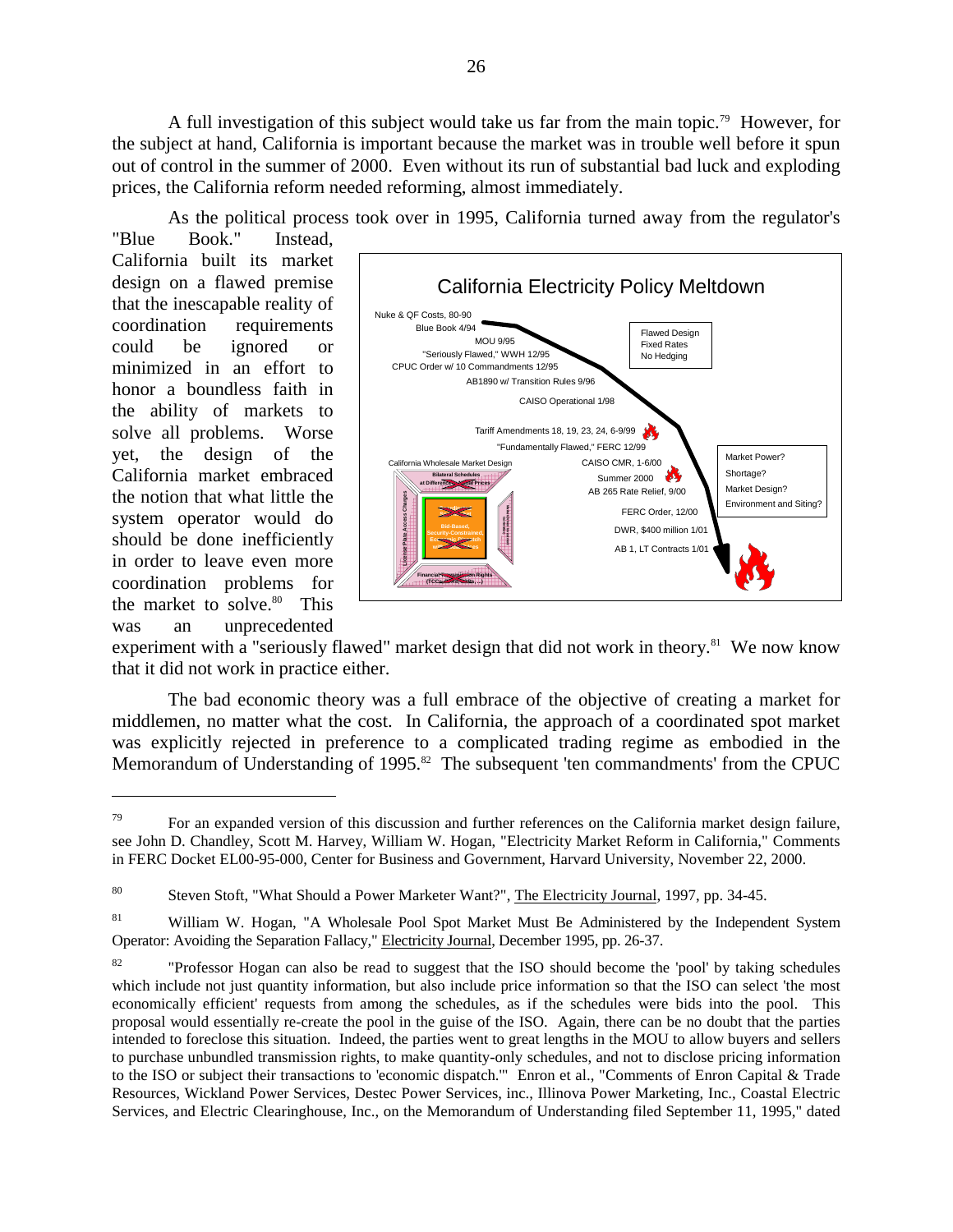attempted to undue these errors, $83$  but these commandments were ignored in the resulting enabling law AB1890 and the implementation of the market design with the CAISO and a separate Power Exchange (PX). Given the inevitable requirements for coordination, this produced an expanding collection of arcane rules to prevent what was natural by making the coordination process ever harder to use, all in the interest of supporting separate exchanges and marketers. For example, the CAISO was explicitly precluded from providing a least-cost combination of balancing services.<sup>84</sup> Since the operator still had to provide balancing services, these were required to be inefficient and expensive, in order to create more business for the middlemen. Eventually the CAISO and the PX were operating so many un-coordinated and inconsistent markets for energy and various ancillary services that it was amazing it worked at all.

The compounding failures in the market design accumulated from the market's inception in 1998. Many of the problems that confronted the California ISO and market participants had a common origin in the limitations of the congestion pricing system. California has had essentially a two zone congestion pricing system that was characterized by the existence of considerable intra-zonal congestion, the prospect of additional intra-zonal congestion in the future, and load regions in which high cost generation and transmission investments would be required to meet future load growth. This system has not worked and cannot work in the long-run, because it does not provide generators with the right incentives either with respect to short-run operating decisions or long-run investment decisions.

For example, the constrained-off payment mechanism for managing intra-zonal congestion did not provide generators the right incentives in either the short- or long-run. Generators that were backed down in real time due to intra-zonal congestion received constrained-off payments based on the zonal price. Hence, inefficiently high cost generators would remain in operation, and there was a potential incentive for inefficient entry of new generators requiring additional constrained-off payments. Moreover, there were short-run circumstances in which intra-zonal transmission constraints would create gaming opportunities for individual generators that could schedule transactions in the day-ahead market for which very high constrained-off payments could be extracted in the real-time market.

Amendments  $19^{85}$  and  $23^{86}$  to the CAISO tariff attempted to reduce the potential for inefficient outcomes under the constrained-off payment mechanism by placing a variety of restrictions on generator choices. Rather than correcting the market design flaws, these amendments addressed market imperfections by adding command and control mechanisms that would likely serve as barriers to efficient generation entry in the case of Amendment 19 and

October 2, 1995, and filed with the CPUC, p. 13.

<sup>83</sup> California Public Utility Commission, Decision 95-12-063 December 20, 1995, as amended by D.96-01- 009, January 10, 1996, Section III, Part 2. See the ten "Principles for Operation of the ISO."

<sup>&</sup>lt;sup>84</sup> William W. Hogan, "WEPEX: What's Wrong With Least Cost?" Public Utilities Fortnightly, January 1, 1998, pp. 46-49.

<sup>&</sup>lt;sup>85</sup> CASIO tariff proposed Amendment 19 Docket No. ER99-3339-000 (New Generator Interconnection Policy), June 23, 1999.

<sup>&</sup>lt;sup>86</sup> CAISO tariff proposed Amendment 23 Docket No. ER00-555-002 (Hourly Ex-Post Price), November 10, 1999.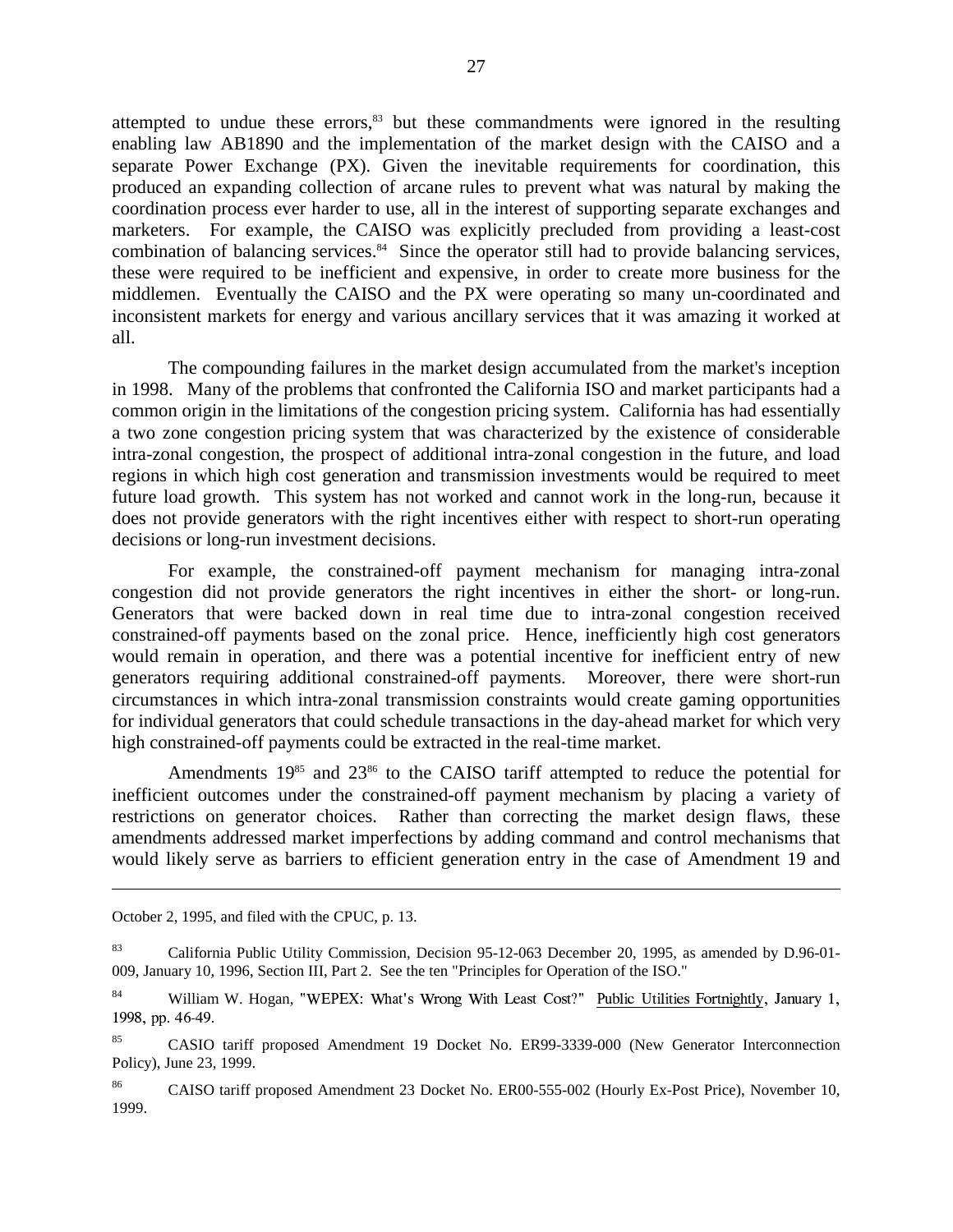would lead to an inefficient non-market based intra-zonal redispatch in the case of Amendment 23.

The Amendment 19 policy was not new. Essentially the same type of proposal was in place in New England until October 1998.<sup>87</sup> The policy was defined for similar reasons; namely, to offset the perverse incentives of zonal price aggregation and had the same effect of protecting the incumbent generators. The New England policy was abandoned as inefficient, unfair, and unworkable. As a result, New England revisited the market design issues which created the problem the policy was trying to solve.

At the same time, the CAISO recognized that the pricing system had not drawn forth the necessary level of generation and transmission investment within the transmission constrained areas that include most of the load in California. Hemmed in by its basic design principles, the CAISO sought to remedy the inadequate returns and lack of investment within transmission constrained regions by proposing a process that would govern the distribution of additional extra-market payments to generators within constrained regions (Amendment 24<sup>88</sup>).

Finally, in December 1999, the FERC rejected the ad hoc market adjustments and call for fundamental reform of the zonal congestion management system. "The problem facing the [California] ISO is that the existing congestion management approach is fundamentally flawed and needs to be overhauled or replaced."<sup>89</sup> By the usual standards of dry FERC prose, this was strong language. There then began an intense process to rethink congestion management, and soon the full market design, from first principles.

It was a race against time. Time ran out. When the bad luck arrived in the summer of 2000, California's Comprehensive Market Redesign (CMR) effort was blown back as the explosive combination of variable wholesale prices and fixed retail prices confronted the spark of a suddenly tight market. Bad luck collided with bad policy. The California government intervened with AB265 to impose retail price caps in San Diego, the one region that had moved to a retail market. The FERC issued a series of orders that reflected a view that the problems must largely be solved in California. The state Department of Water Resources jumped in to buy power for the near or soon to be bankrupt utilities who stopped paying their bills. The state then launched a long-term program, beginning with law AB1, to take over or at least play a prominent role in the electricity market. Even those who predicted problems were surprised at the scope and speed of the policy disaster.

The tragic case of California reinforces the basic argument of the present paper. The magic of the market is no sure thing. The details matter. However, the conditions were so extreme in California that even a good market design may not have survived the summer of 2000 and its aftermath. The outcome of all this was unknowable as the summer of 2001 was about to

<sup>87</sup> See New England Power Pool, 85 FERC Para 61,141 (1998).

<sup>&</sup>lt;sup>88</sup> CAISO tariff proposed Amendment 24 Docket No. ER00-866-000 (Revised Long Term Grid Planning), December 21, 1999.

<sup>89</sup> Federal Energy Regulatory Commission, "Order Accepting for Filing in Part and Rejecting in Part Proposed Tariff Amendment and Directing Reevaluation of Approach to Addressing Intrazonal Congestion," Docket ER00-555-000, 90 FERC 61, 000, Washington DC, January 7, 2000, p. 9. See also Federal Energy Regulatory Commission, "Order Denying Requests for Clarifications and Rehearing," 91 FERC 61, 026, Docket ER00-555-001, Washington DC, April 12, 2000, p. 4.